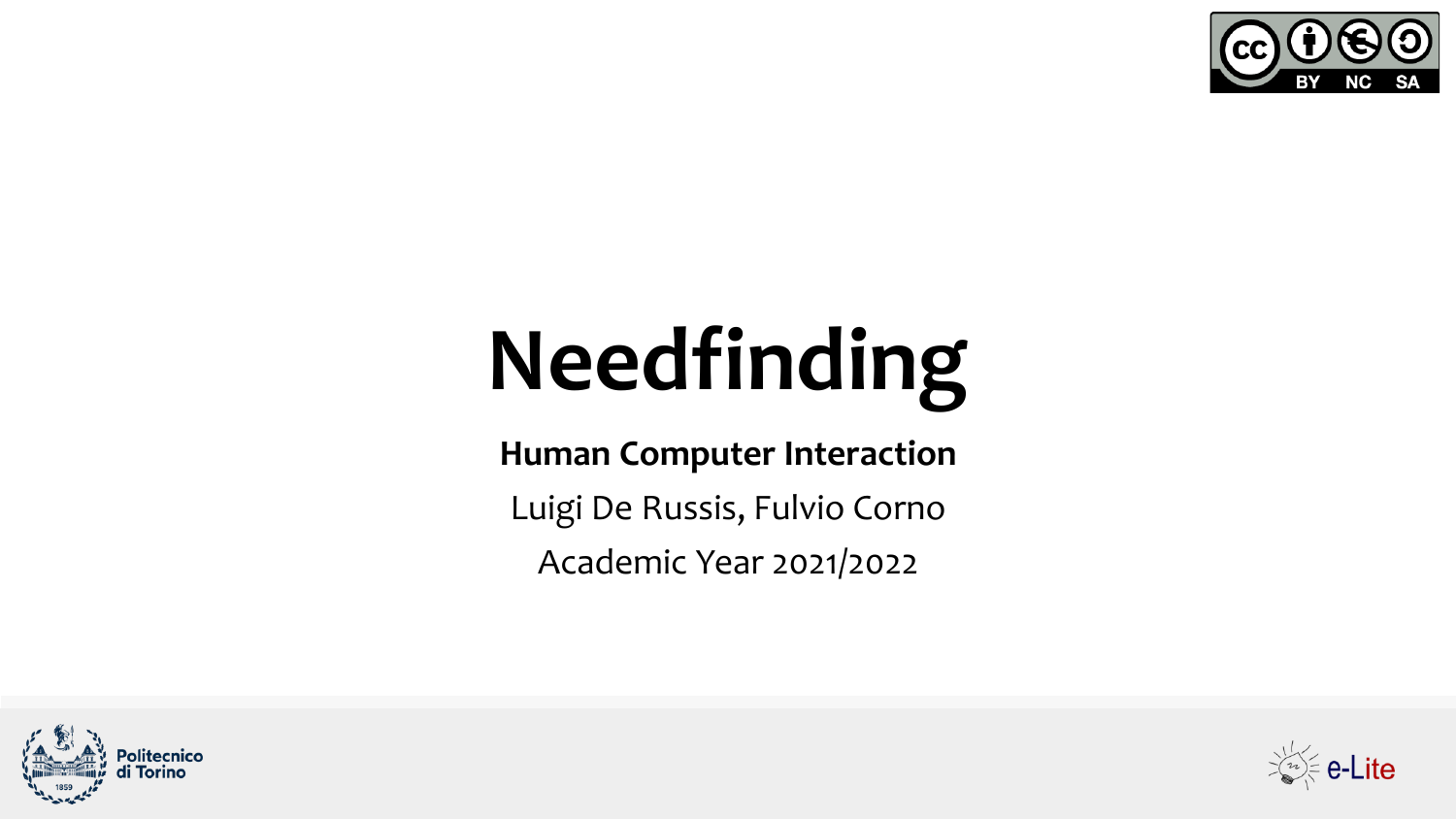#### **Goals**

- Understanding the system requirements and user needs o "Needfinding"
- Knowing tools and instruments for Needfinding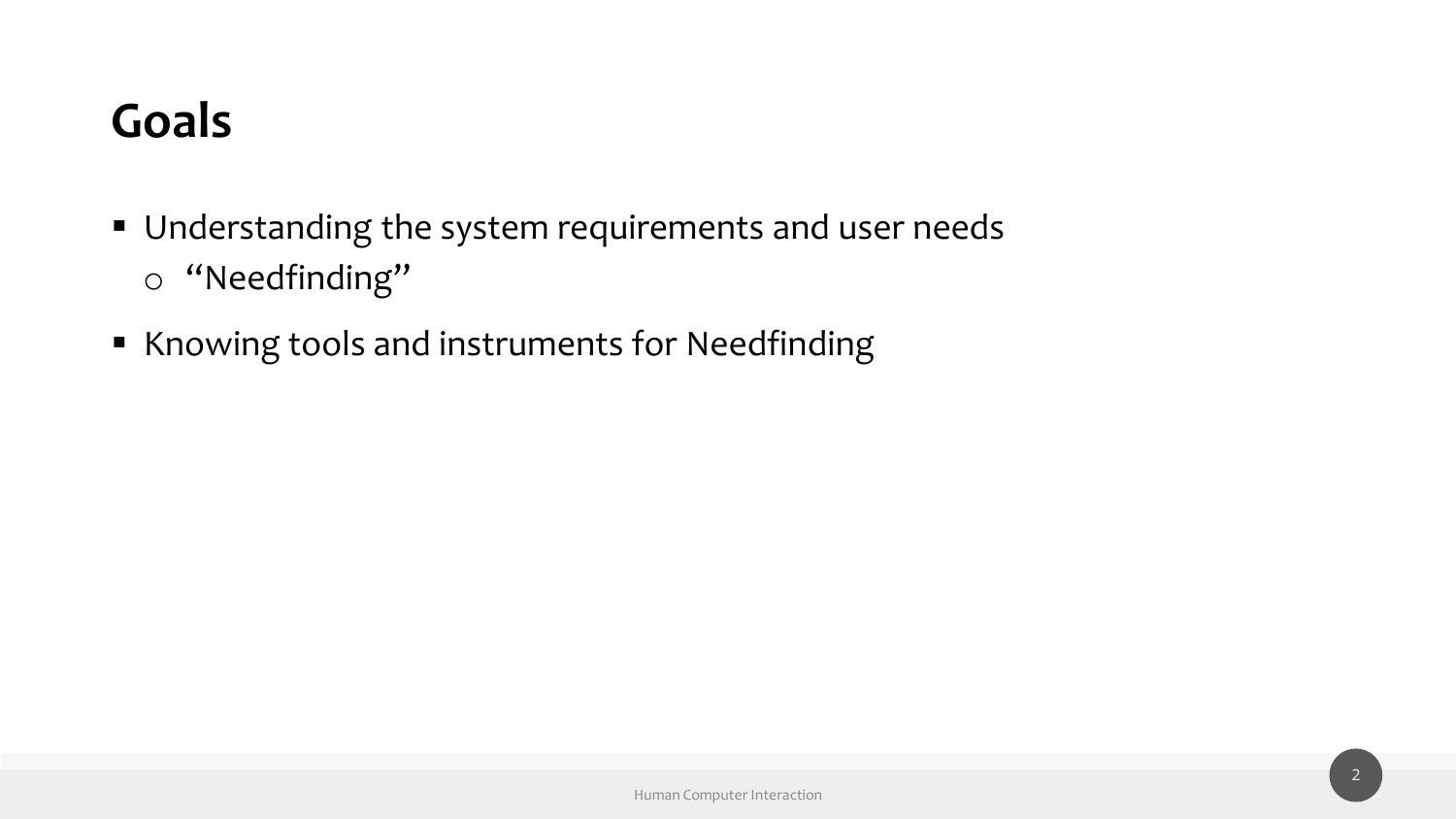#### **Human-Centered Design Process**

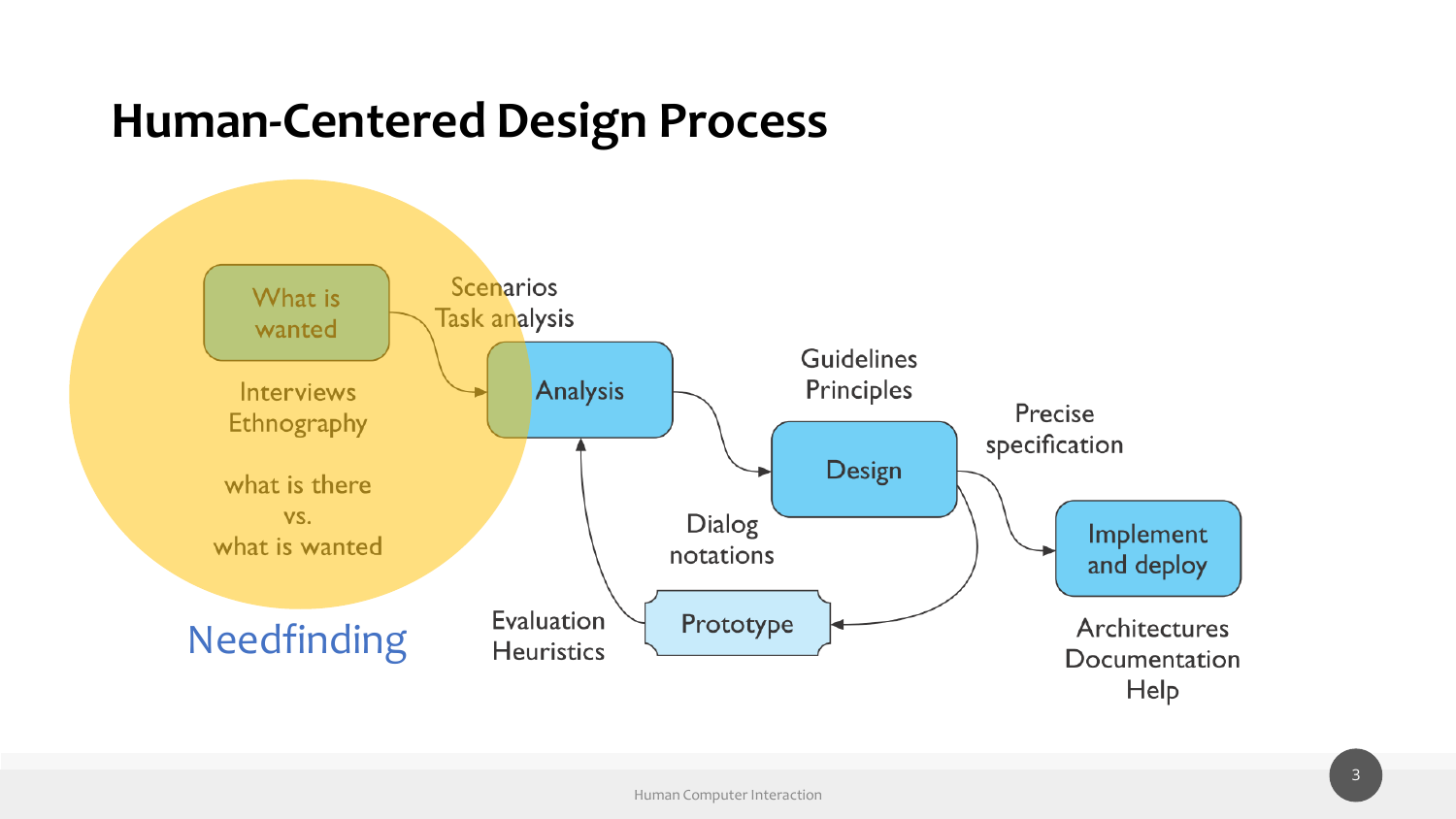#### **Main Needfinding questions**

- Needfinding = **Finding Potential User Needs**
	- o What do users need?
	- o What do users want?

- That also requires
	- o Who are the users?
	- o How are they doing it, now?
	- o What is the context in which they are doing it?
	- o Can't we just ask them?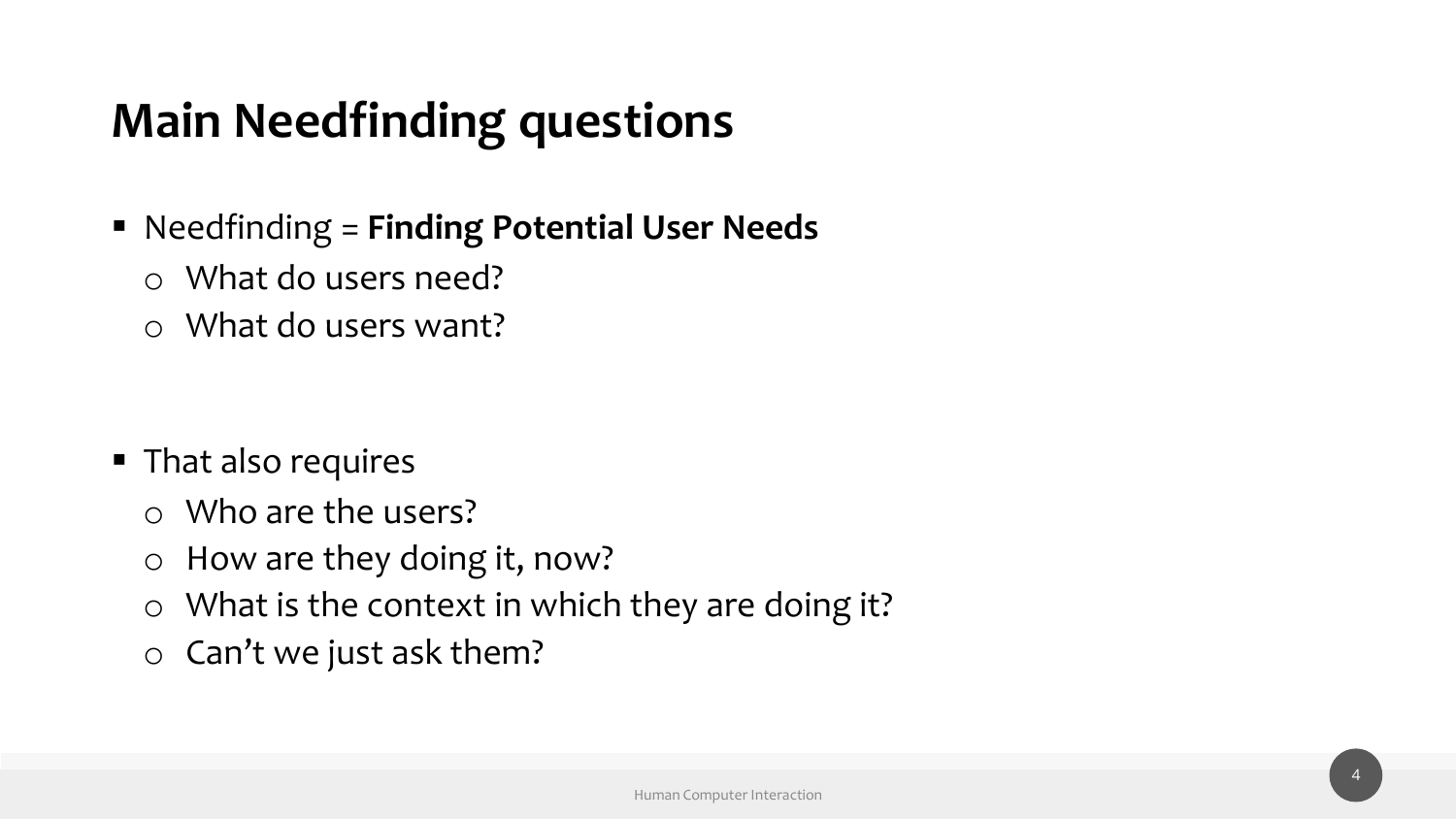#### **Know Your Users (1)**

- Who are the users of the system?
	- o Uniform, or different categories/groups?
	- o Young/old? Novice/experienced?
	- o Do not think of "generic" users, split the categories
- **\*You\*** are not a [representative] user
	- o Designers and developers' skills, knowledge, attitude, background, interests, … are totally unlike those of your users
	- o Except by chance (e.g., you are also students, developers, …)
- The **client** is not a [representative] user
	- o Bosses, managers, directors, … believe they know their employees and their jobs. Actually, they don't
	- o Always seek the actual users that will use the system

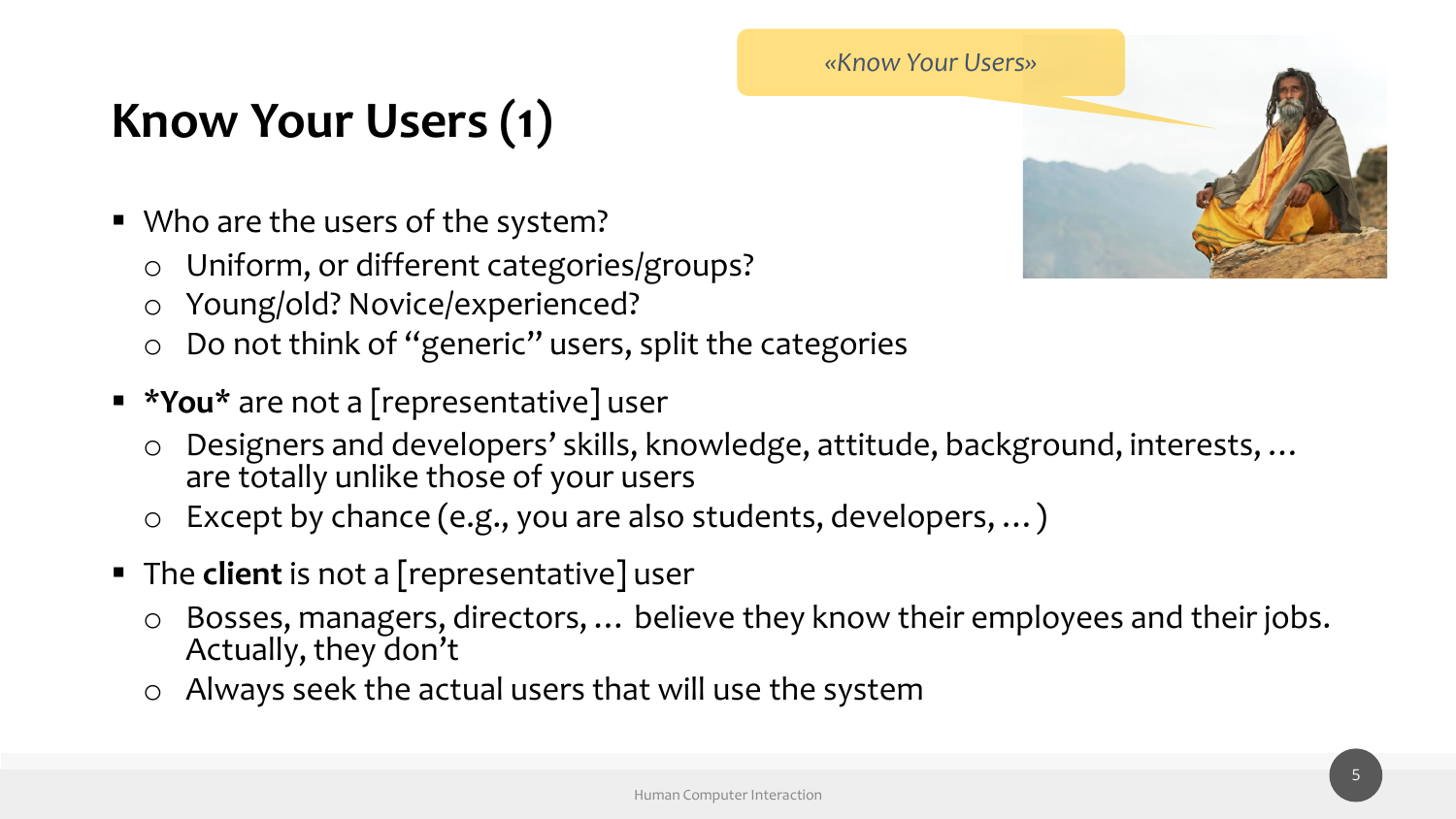#### **Know Your Users (2)**

- Talking to users
	- o Surveys
	- o Interviews
	- o Direct involvement (participatory design)
	- o Bypass corporate policies
	- o Understand real current behavior, pain points, workarounds, …
- Watching users
	- o Observation sessions
	- o Video recording (and analysis)
	- o Diaries
	- o Analyze their work (artifact, processes, action sequences)
	- $\circ$  Discuss with users the findings of the observation (may discover the "why")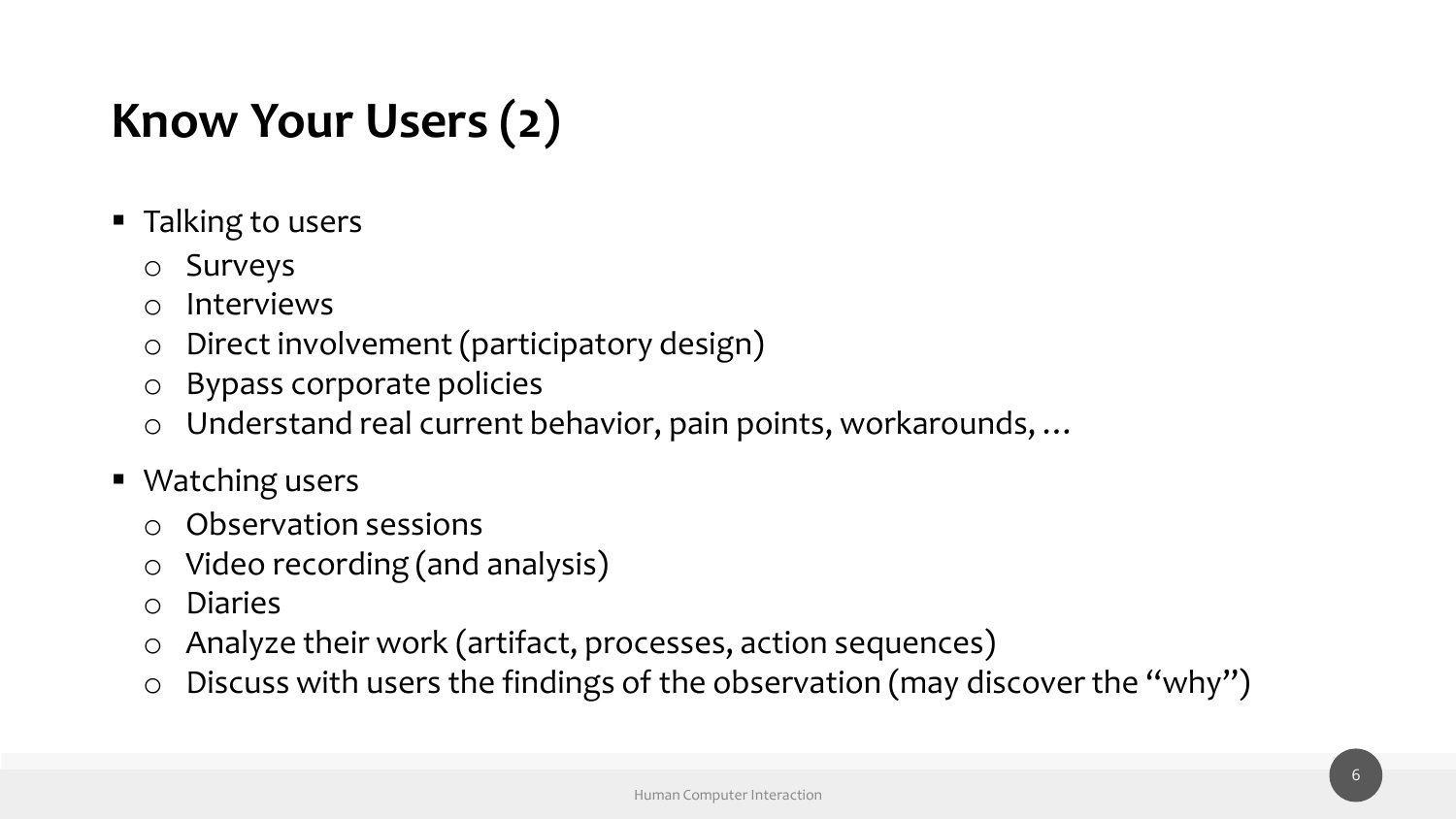#### **Know Your Users (3)**

- Imagining users
	- o When real users are not available
	- o Imagine how a real user would behave (very difficult)
	- o Building "imaginary" users: *personas*
		- Detailed description of hypothetical persons in a given role
		- Imagine them as they were a real person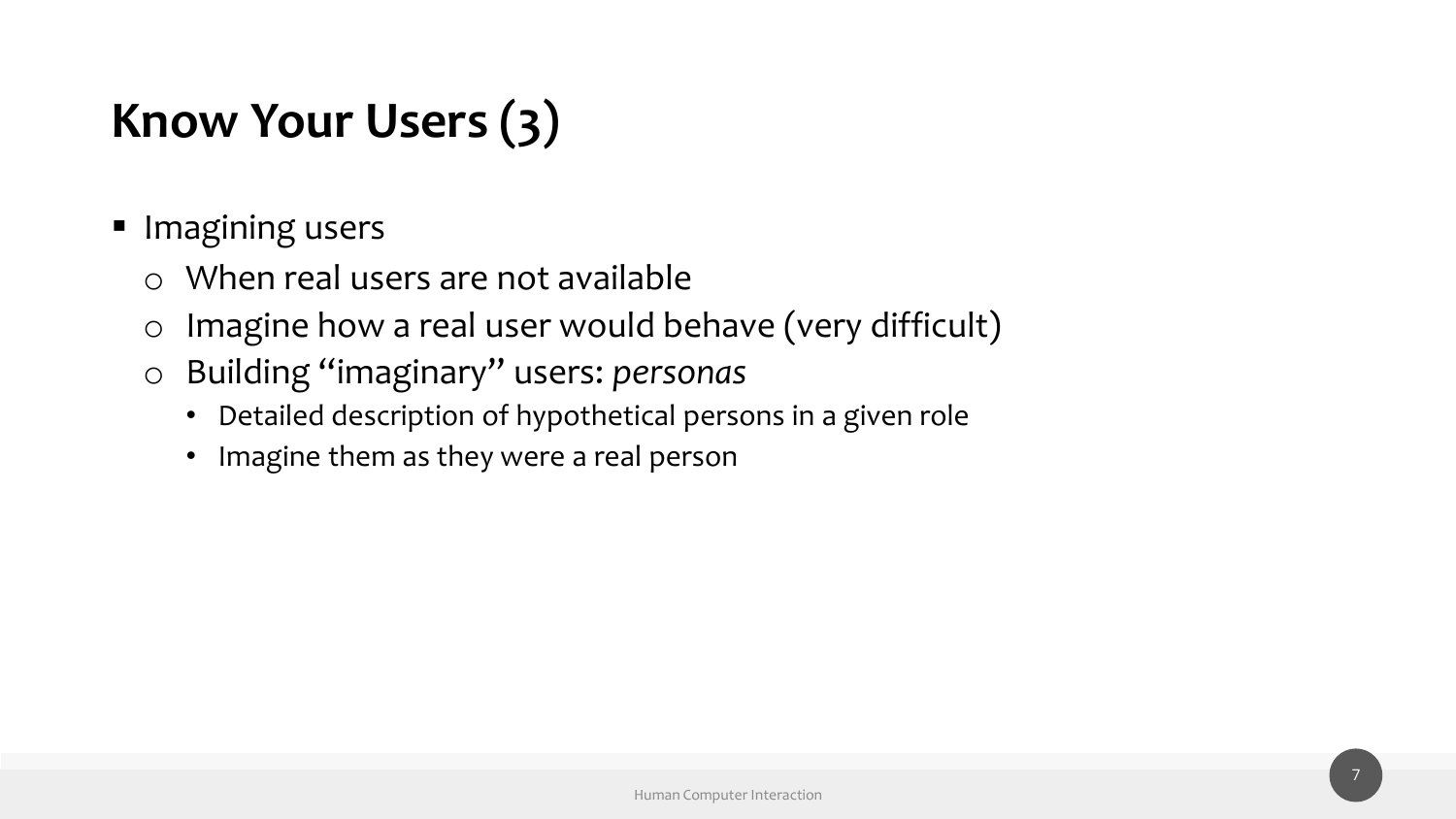# **Needfinding methods**

Techniques adopted in Needfinding and Requirement Analysis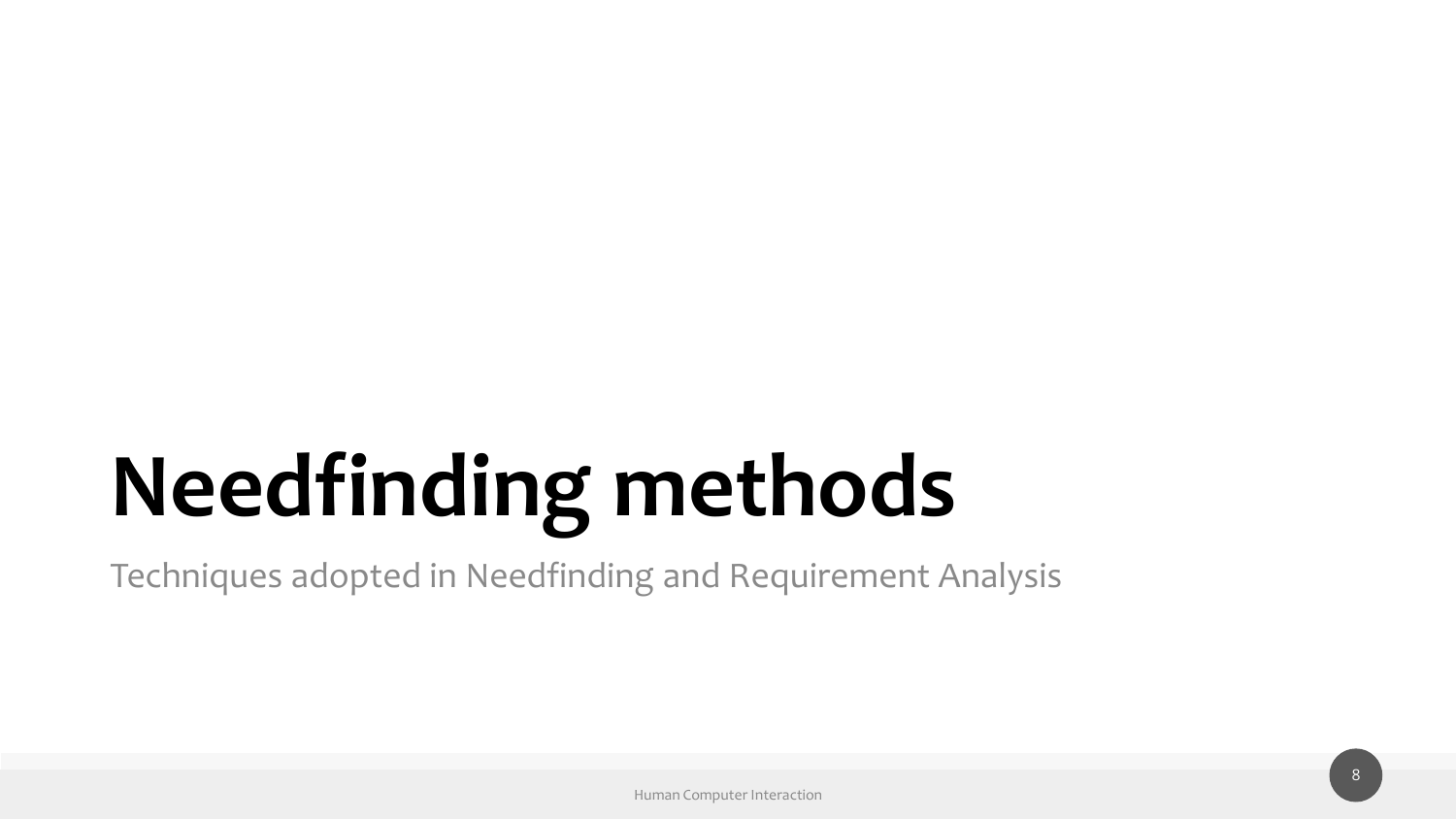#### **Methods outline**

- Observation, ethnographic research
- Surveys
- Interviews
- Focus groups
- Diaries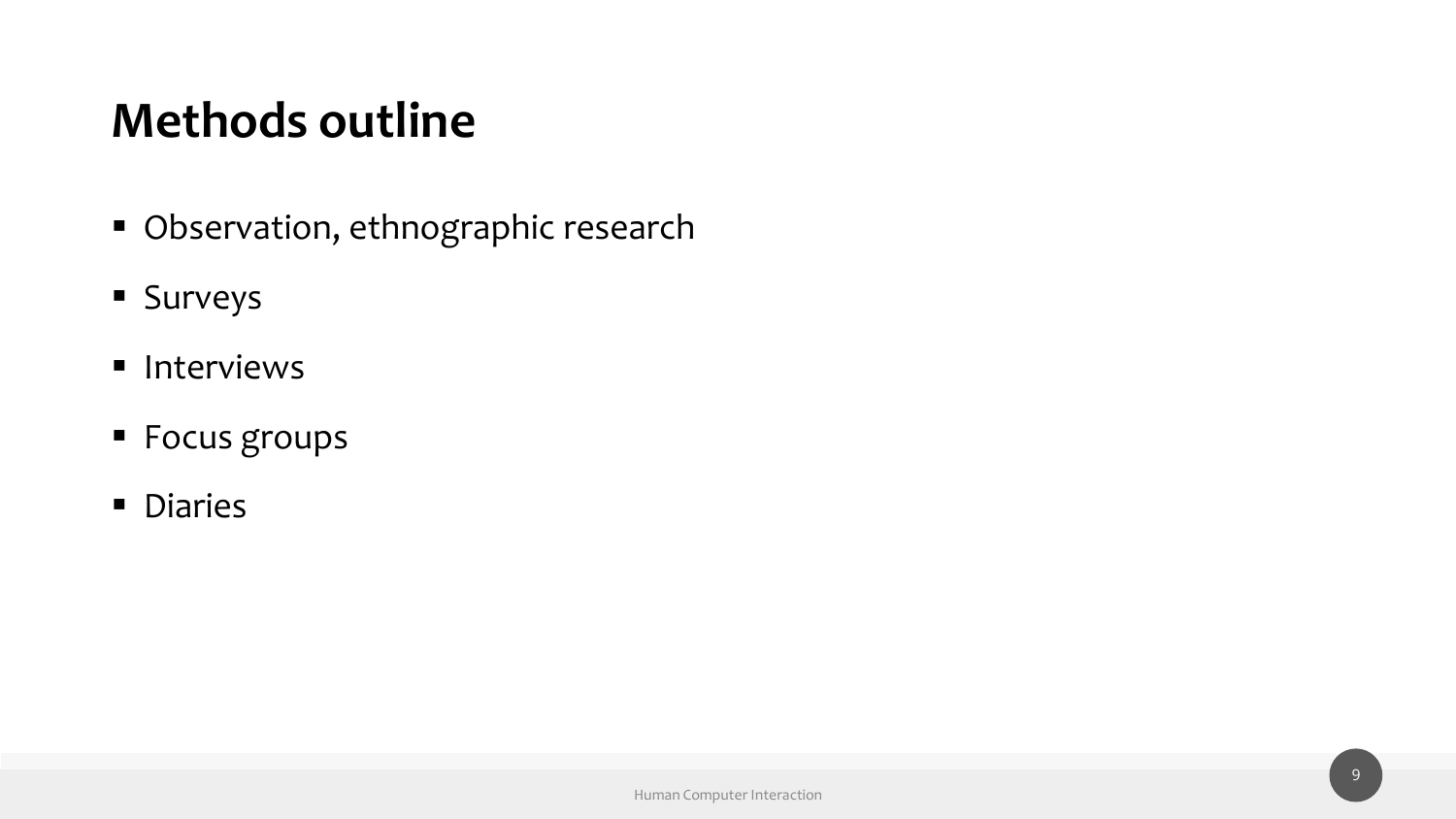### **Observation**

"You can observe a lot, just by watching" - Yogi Berra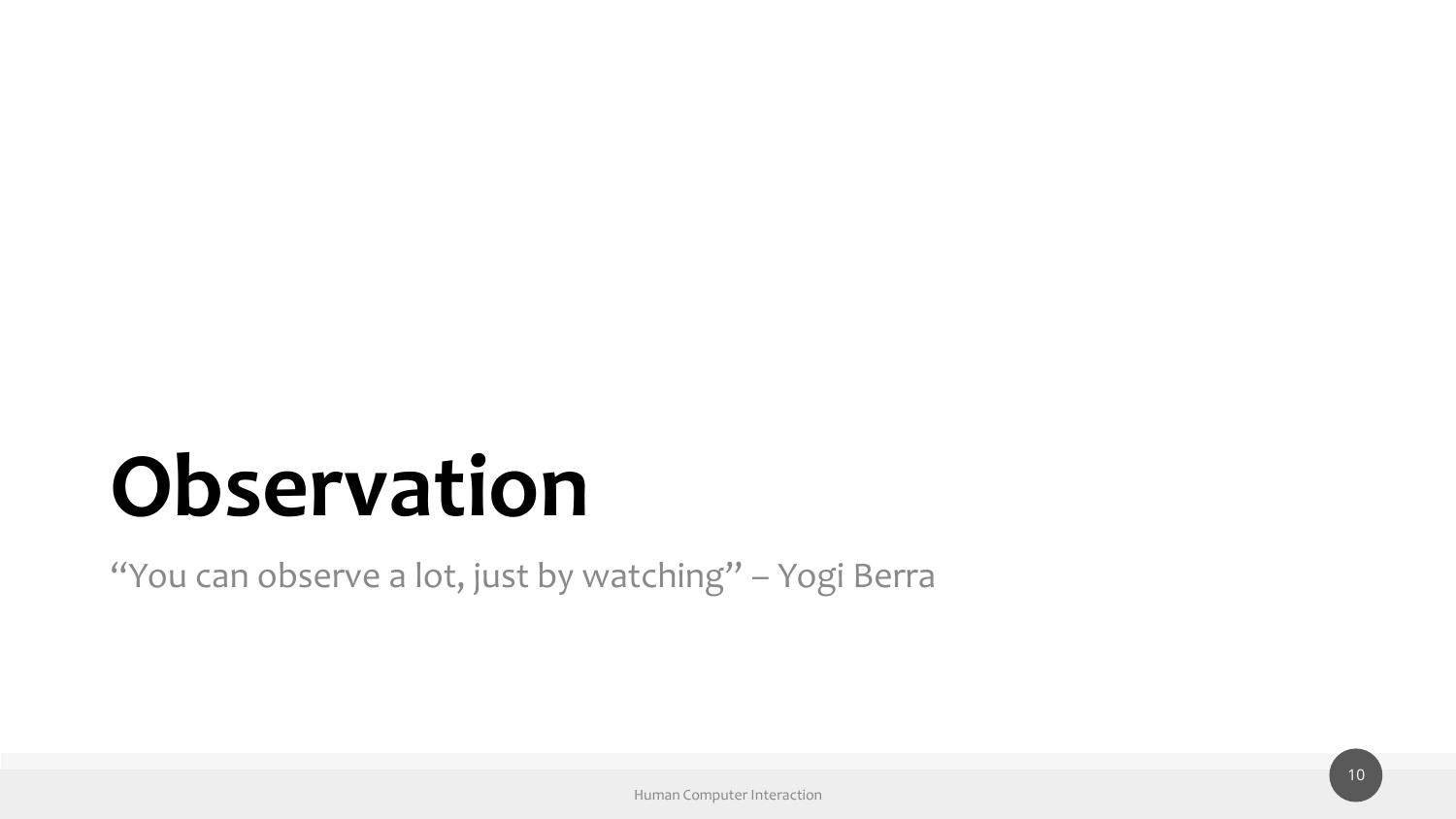#### **Ethnographic observation**

- Embed in the users' environment, culture, behavior
- Goal: to obtain the necessary data to influence interface (re)design
- Learn the language of users and their environment
- Listen and observe carefully
	- o Sometimes ask questions and clarifications
- Audio-Video Record / Take Notes
- Risks:
	- o Misinterpret observations
	- o Disrupting normal practice
	- o Overlooking important information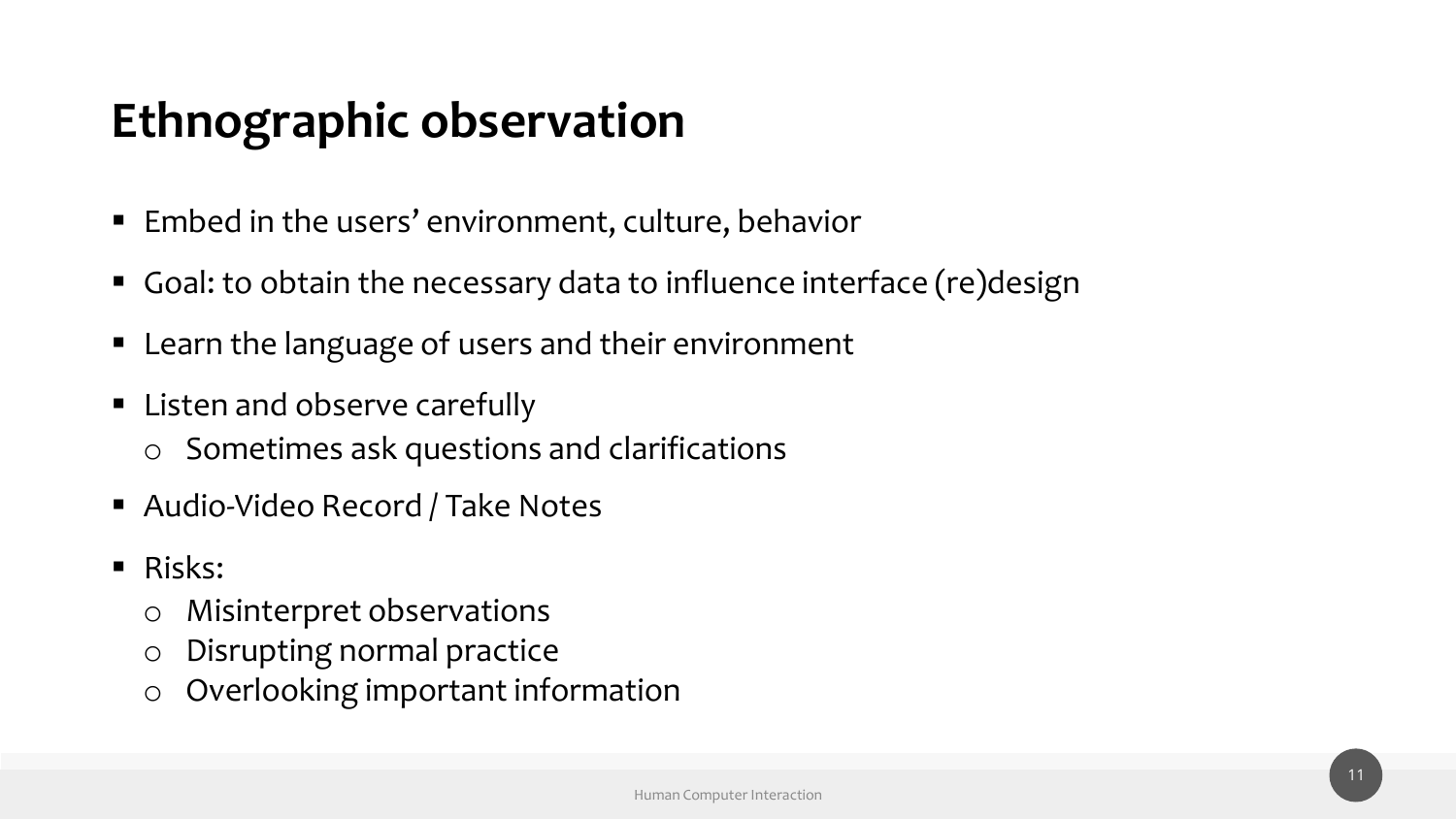#### **What should learn by observation? (1)**

- 1. What do people do now?
- 2. What values and goals do people have?
- 3. How are these activities embedded in a larger ecology?
- 4. Similarities and differences across people
- 5. Other types of context, like time of day

Especially tacit (unspoken) knowledge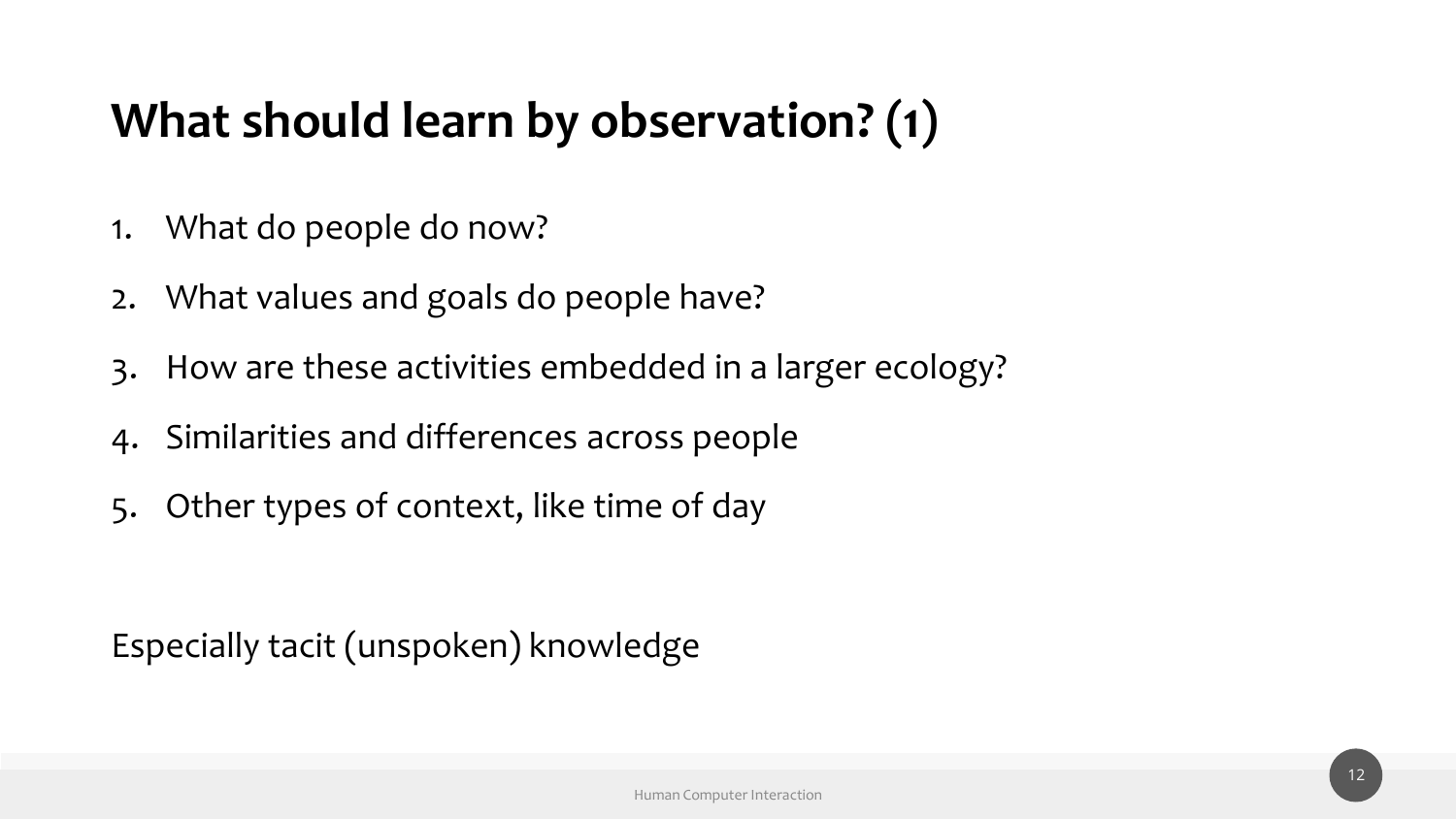#### **What should learn by observation? (2)**

- **Process vs Practice**
- Process: how things are officially supposed to happen, and are officially part of the training
- Practice: set of workarounds, practical tricks, information learnt from the field and from experience, etc., that are part of daily activities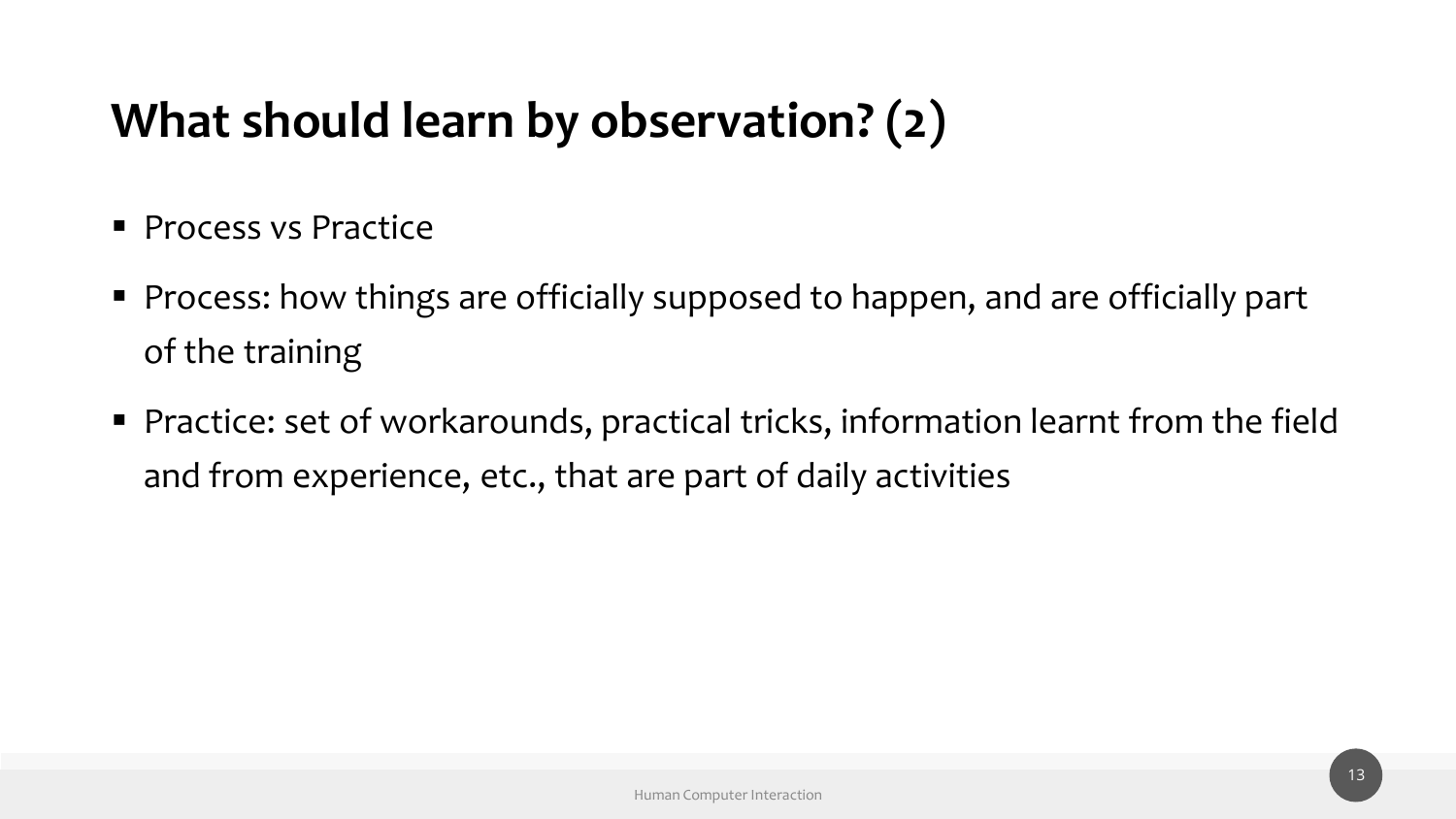

**How to Conduct User Observations**  https://www.interaction[design.org/literature/article/how-to](https://www.interaction-design.org/literature/article/how-to-conduct-user-observations)conduct-user-observations

### **Types of observation (1)**

- **Controlled Observation**
	- o Within a Lab environment
- **Easy to reproduce.** If you use a quantitative approach –easy to get similar results by repeating
- **Easy to analyze.** Quantitative data requires less effort to analyze than qualitative data.
- **Quick to conduct.** Recruitment may take a little time, the controlled observation is fairly fast to run.
- The Hawthorne Effect. The act of observation of how someone does something can change their approach to carrying out the task.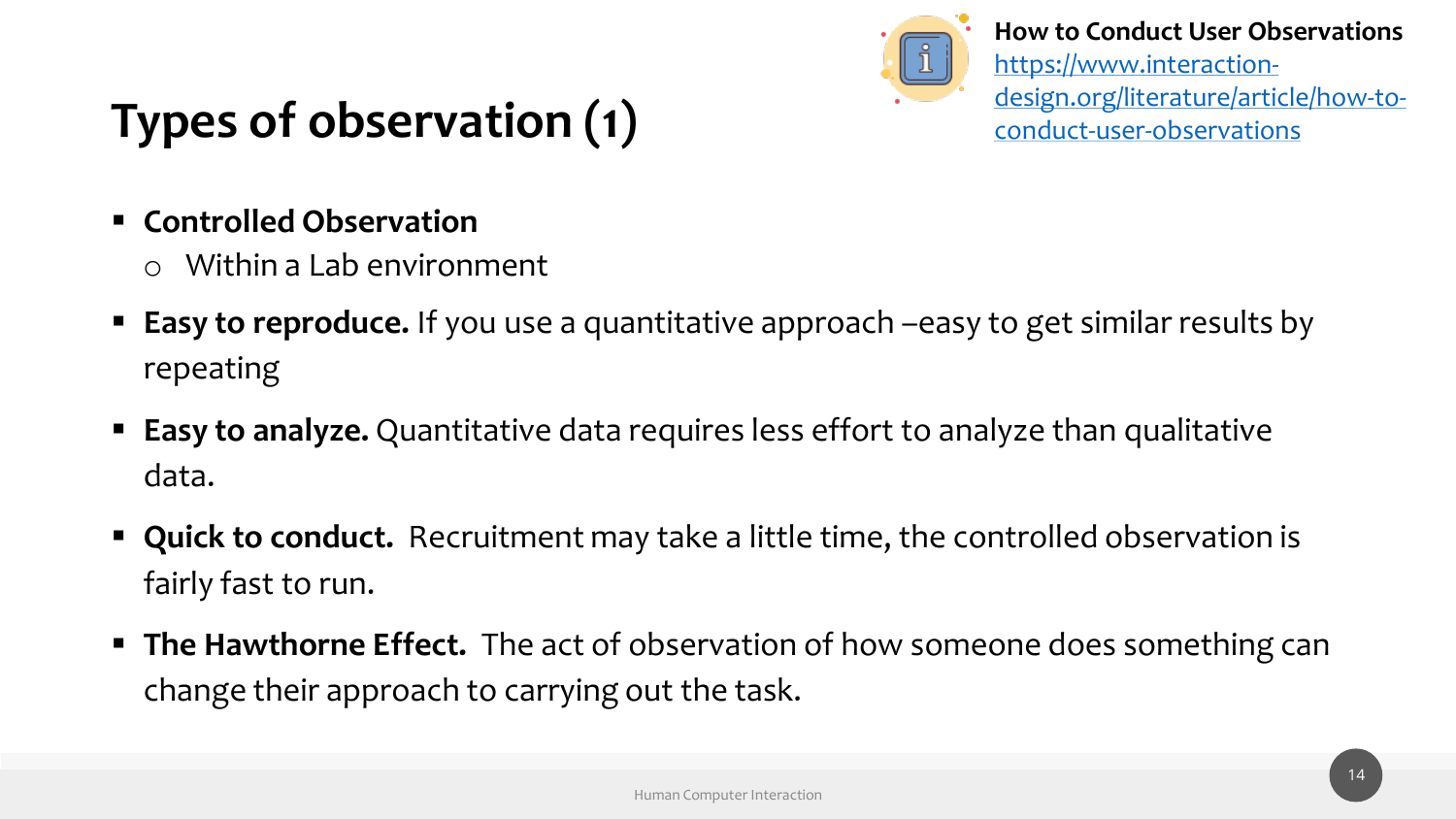### **Types of observation (2)**

#### **Naturalistic Observation**

- o Studying the user "in the wild", Less structured
- **More reliable.** When people use a product in real life they are much more likely to encounter the frustrations (and benefits) of real life use than they are in a lab following a set of instructions.
- **More useful for ideation.** Qualitative research can generate lots of ideas for product improvement as it opens up possibilities that aren't found in quantitative research.
- **Difficult to include a representative sample.** More expensive and time consuming to conduct, limits the reach of the research. Use this kind of research to create ideas and then test those ideas with other forms of research.
- **Difficult to make them replicable.** Problem with sample sizes and dependence on the observer.
- **Hard to manipulate external variables.** For example, if it's raining when you observe your users working on a smartphone – their behavior is likely to be different to when it's sunny. You have no control over the weather "in the wild".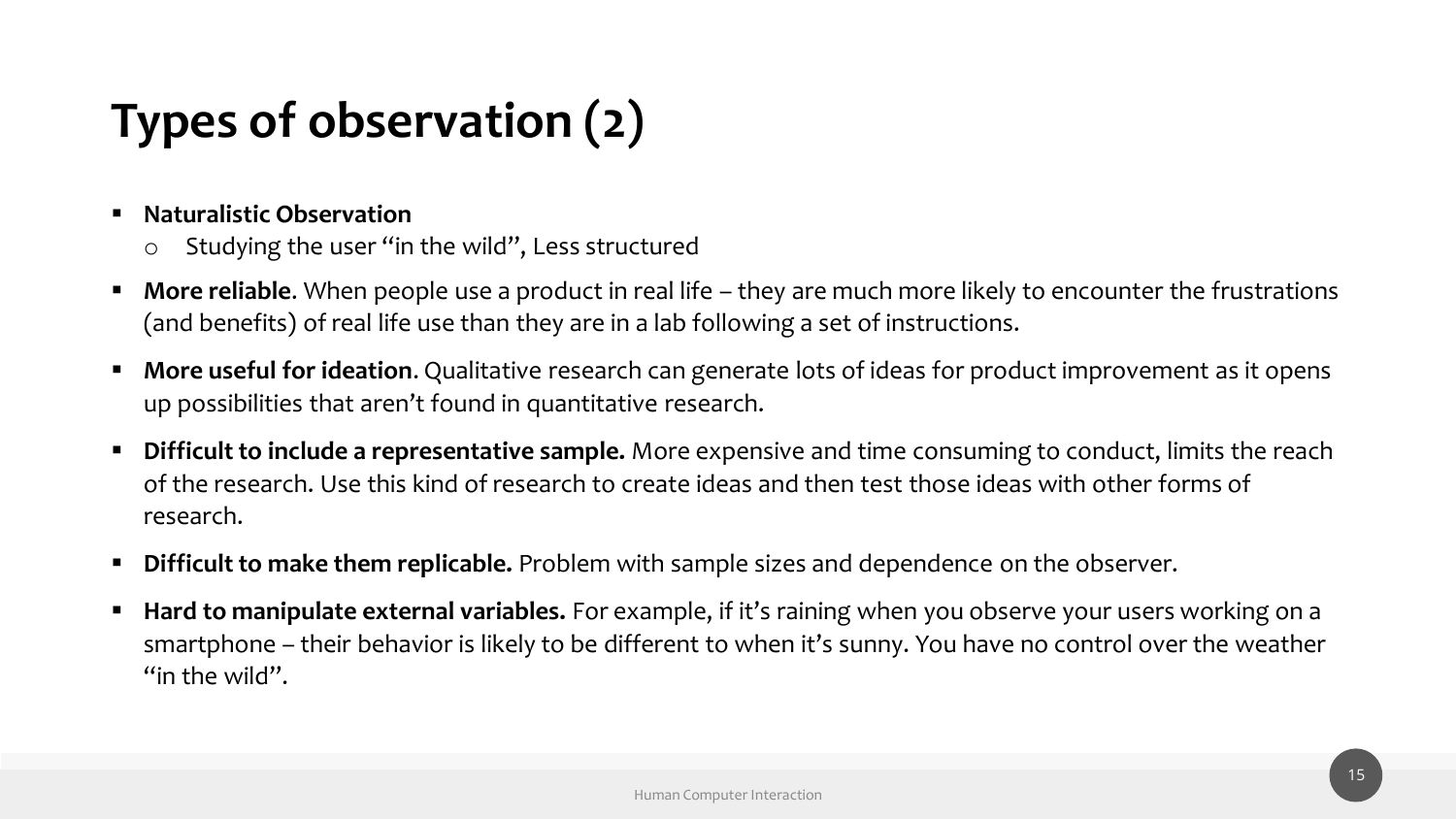### **Blending in**

- **Becoming part of the wall**  (Complete Observer)
- Avoid being intrusive or modifying behaviors
	- o Avoid video-recording or interruptions
- Schedule time for discussing your observations
- **Becoming "one of them"**, like an apprentice (Complete Participant)
- Undergo training process o Official information
	- o Matter-of-fact information shared by co-workers
- Observe all the practices
- Validate your observations with the users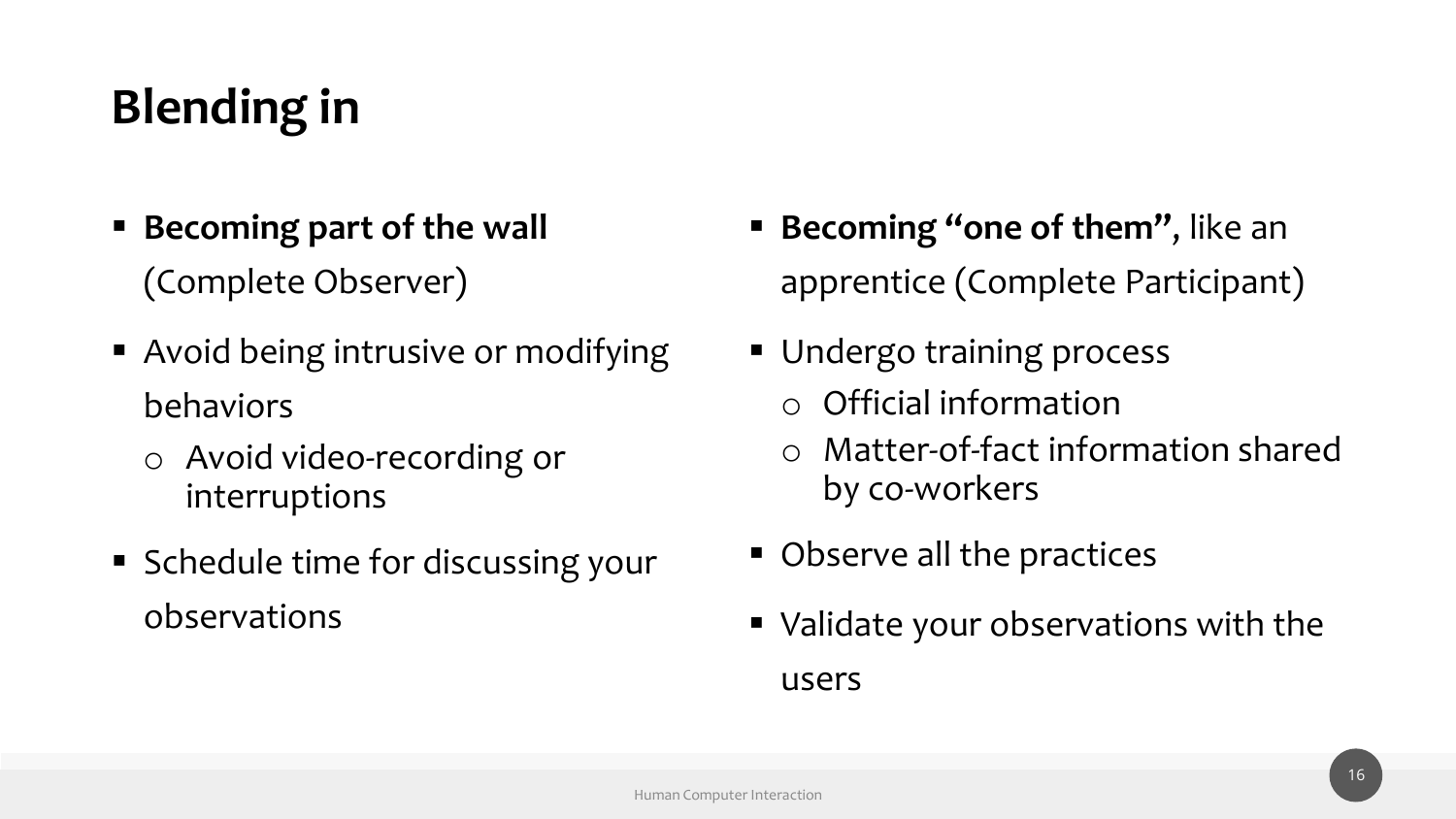#### **Data collection**

#### **Subjective Objective**

- Impressions
- Ranking/ratings by users on different questions
- Written summary report
- Artifacts and "hints" in the workplace

- Anecdotes
- Critical incidents
- Observed errors
- Observed workarounds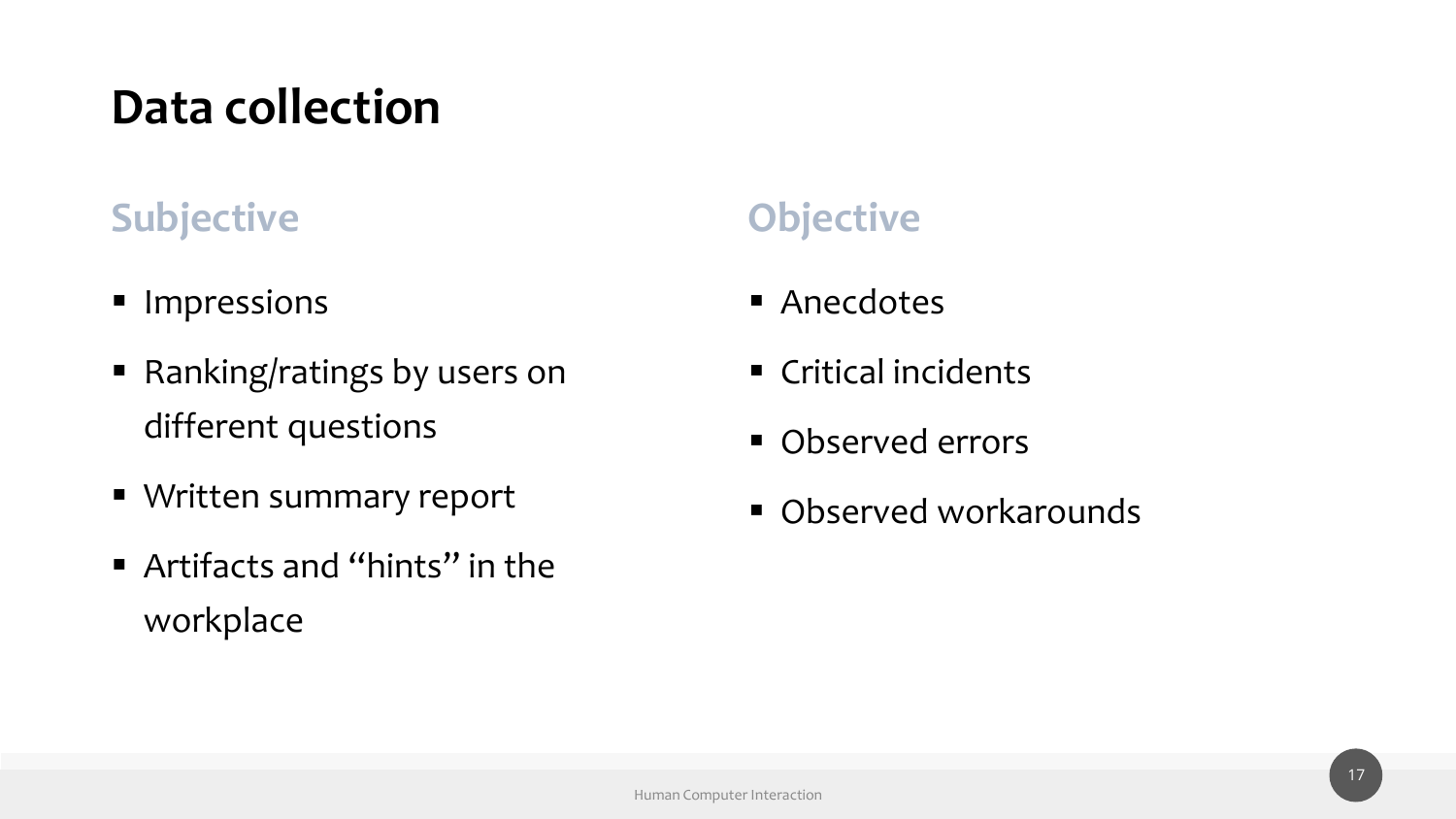

## **Diaries**

Move the observation to the daily routine, with the help of the users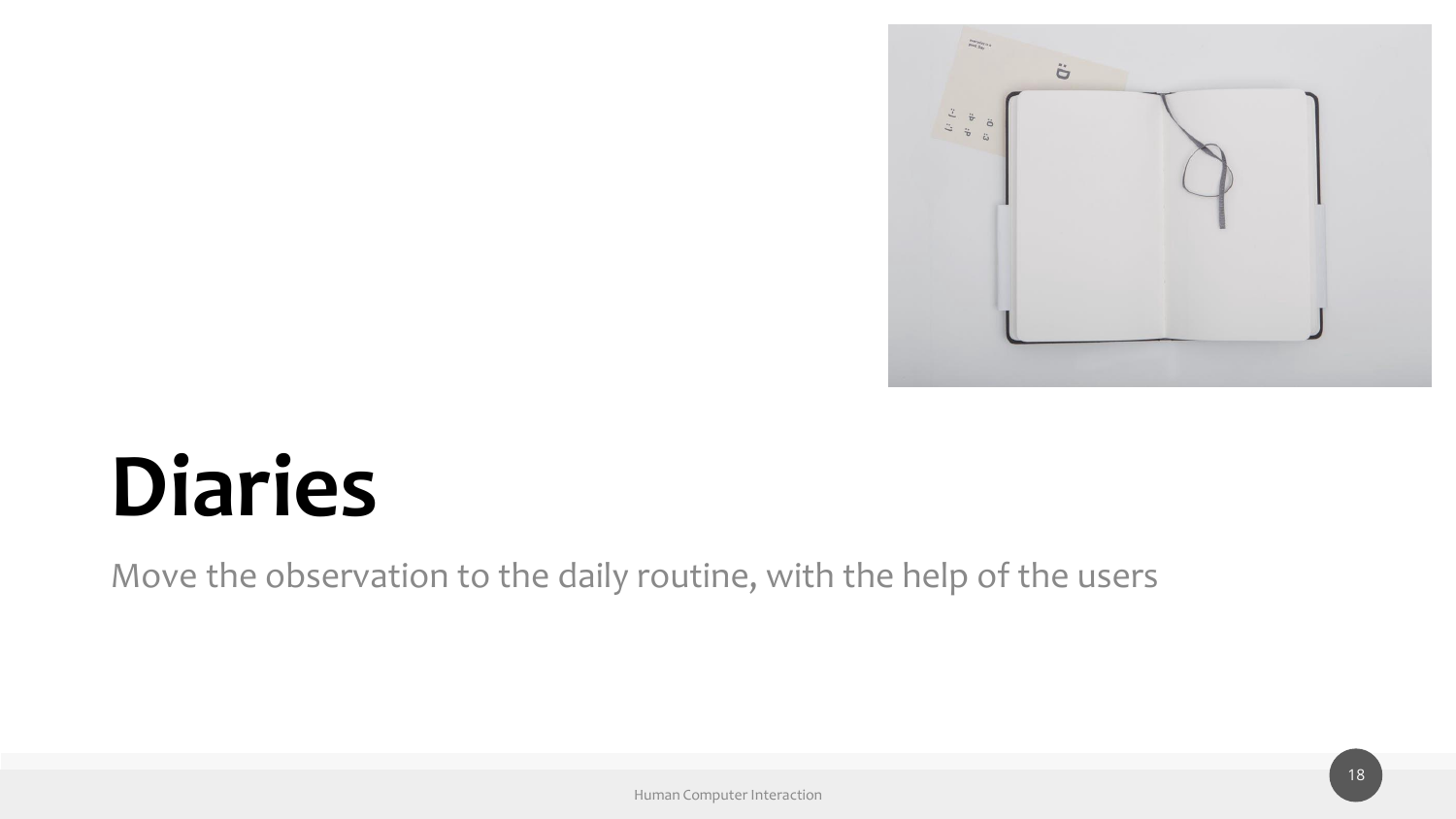#### **Diaries for Longer observation periods**

- Observing users for long periods of time in many locations ("in the wild") is not possible by an observer
- Diaries are tools (paper-based or computer-based) that require users to take note of their actions
	- o When they perform a specific action
	- o At predefined time intervals
- Stronger motivation should be ensured (incentives?)
- Analysis of the diaries may be done off-line (by researchers) or in the context of an interview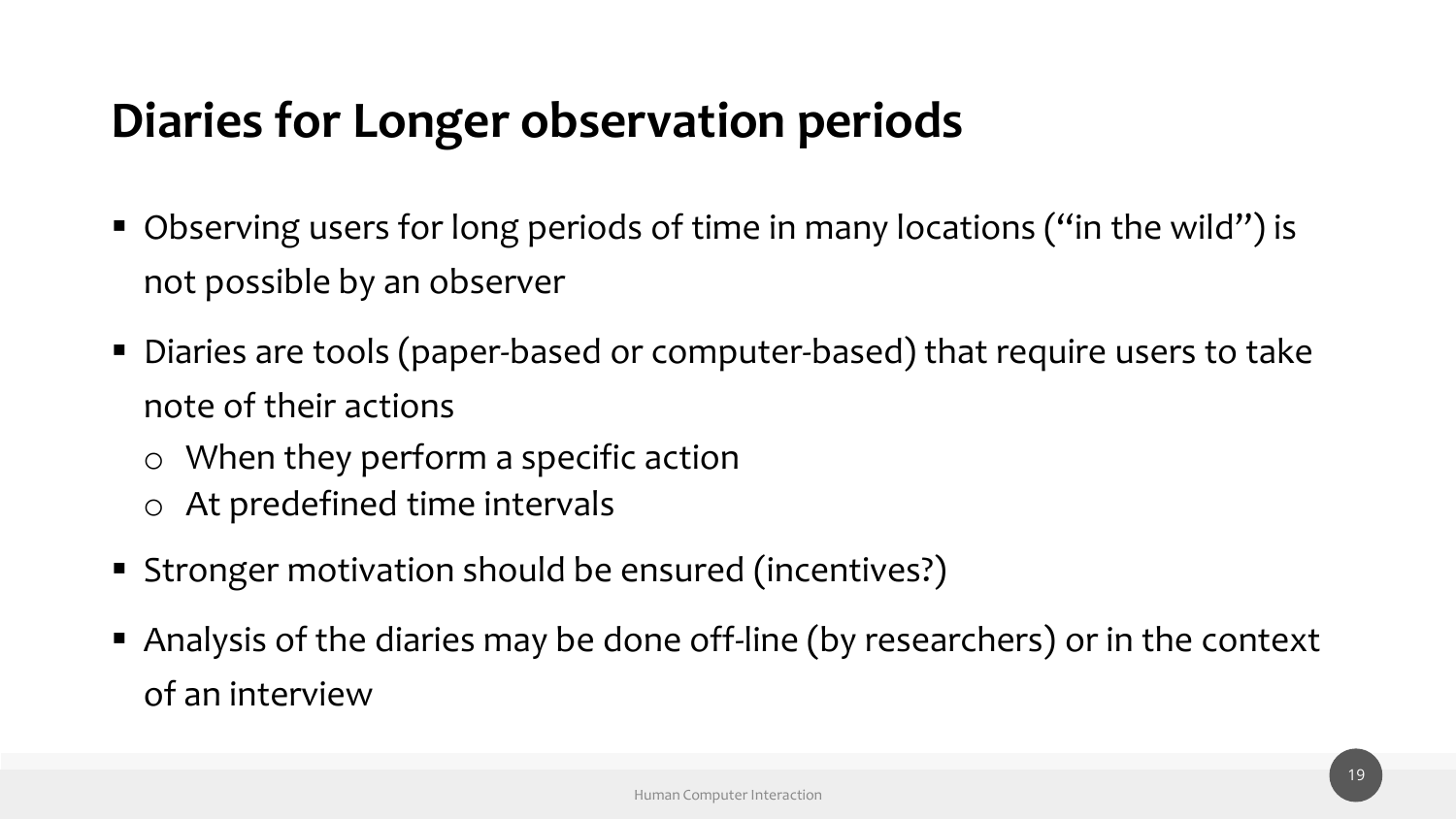#### **Example**









#### Source: Alberto Monge Roffarello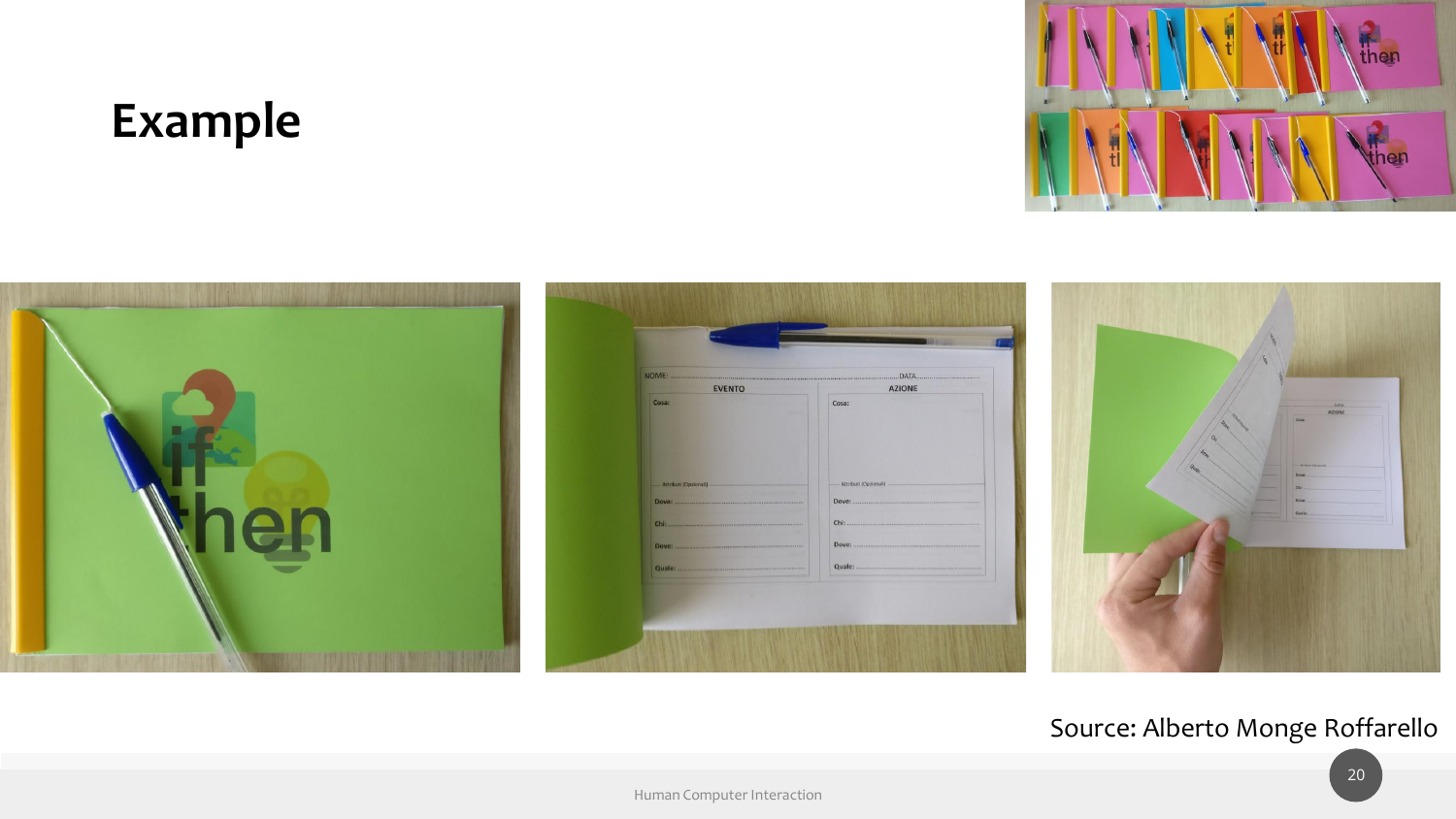

# **Interviewing**

Asking users about their needs and desires…

…what could possibly go wrong?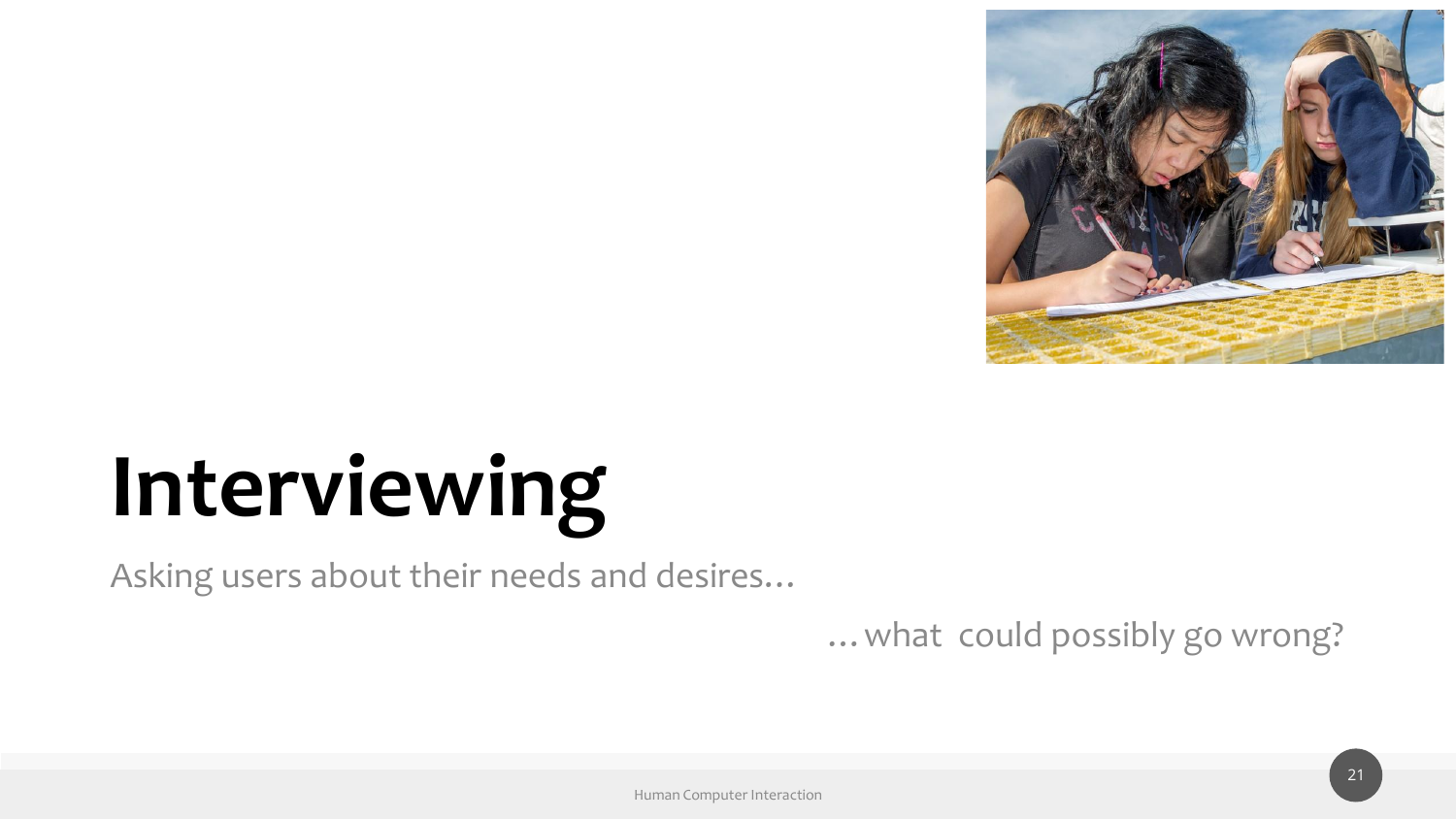#### **Main forms of interviews**

- Surveys
	- o Fast, more superficial
	- o Sets of questions with predefined possible answers
	- o Paper-based or on-line
- **·** In-person interviews
	- o Time-demanding, in-depth knowledge
	- o Structured vs Unstructured
	- o One-to-one vs Focus groups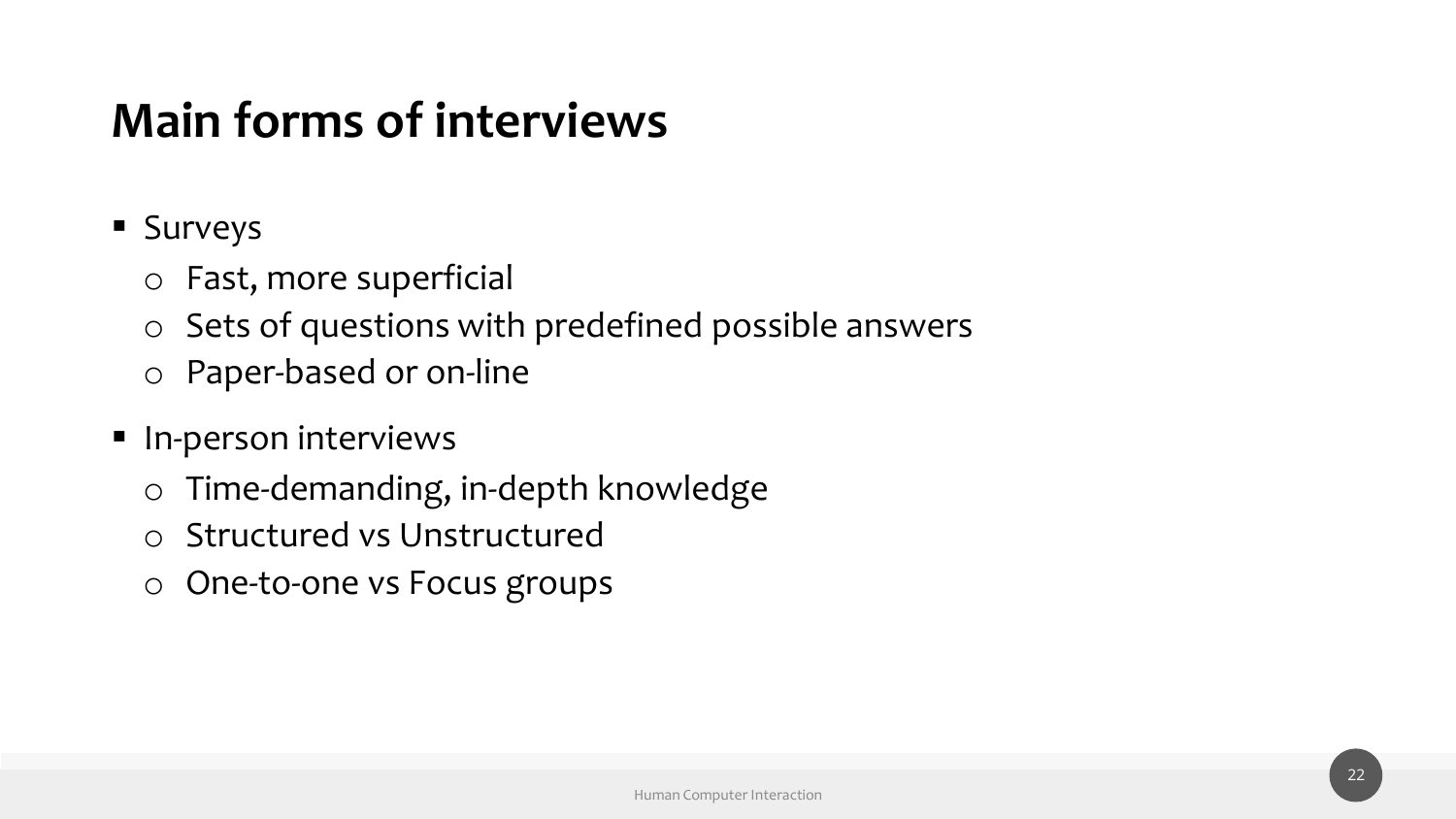#### **Beware!**

- Users <u>don't know</u> what they want
	- o Maybe subconsciously, but not rationally
	- o They will tell what they think you like to hear
	- o Especially for "new" products or "disruptive" technologies
	- o They lack the creativity or the technical expertise to understand the new product
	- o They take the current context for granted (e.g., required workarounds "because, yes")



**Stop Asking Users What They Want** [https://uxplanet.org/stop-asking-users-what-they](https://uxplanet.org/stop-asking-users-what-they-want-21e9ba646bce)want-21e9ba646bce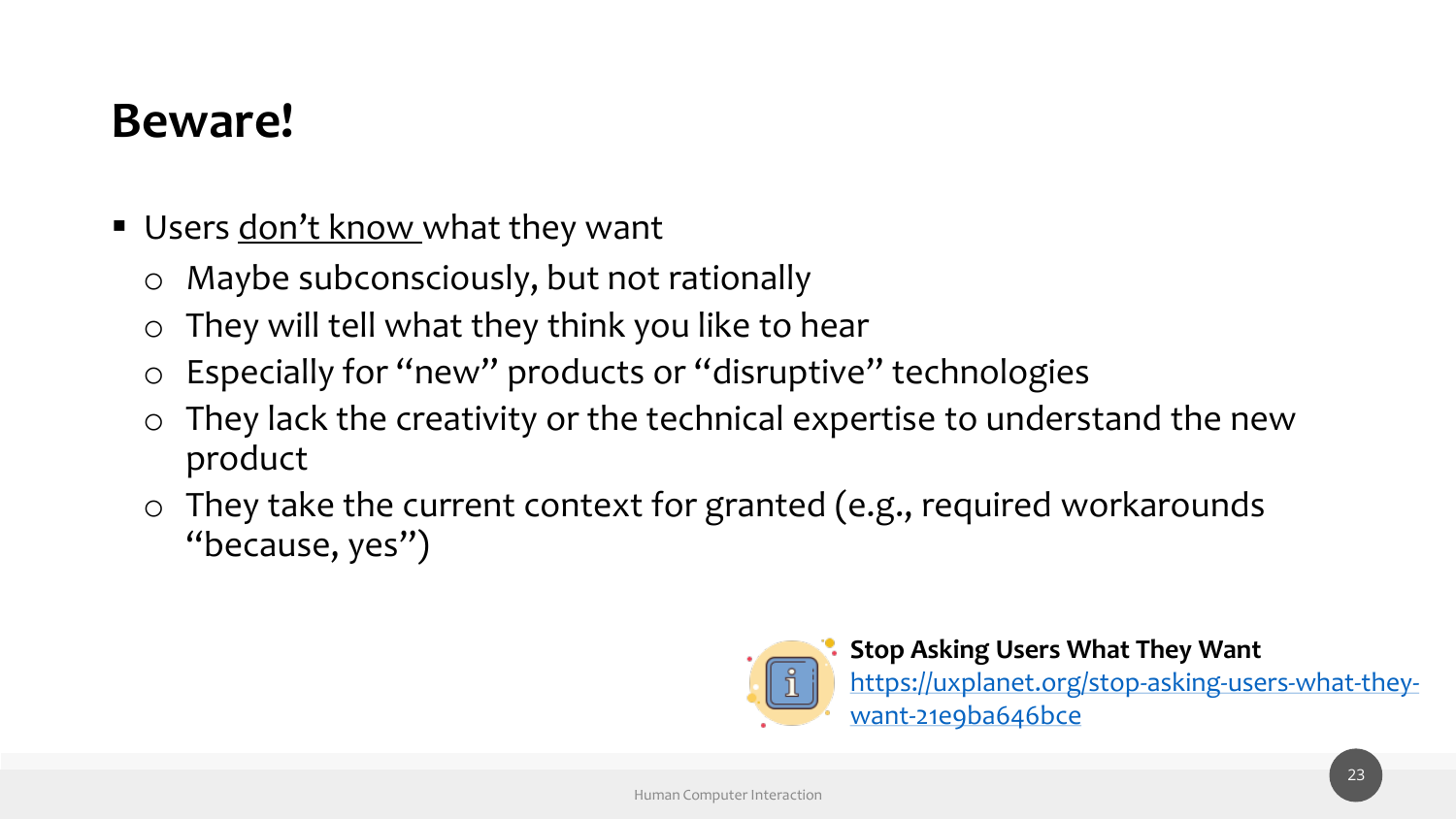#### **Choosing participants for interviews**

- Representative of target users o [All] Stakeholders
- May be current users of a similar system
- Might also be the non-users (for a new product)
- Approximate, if necessary (with similar users)

■ Incentives, motivations, small gifts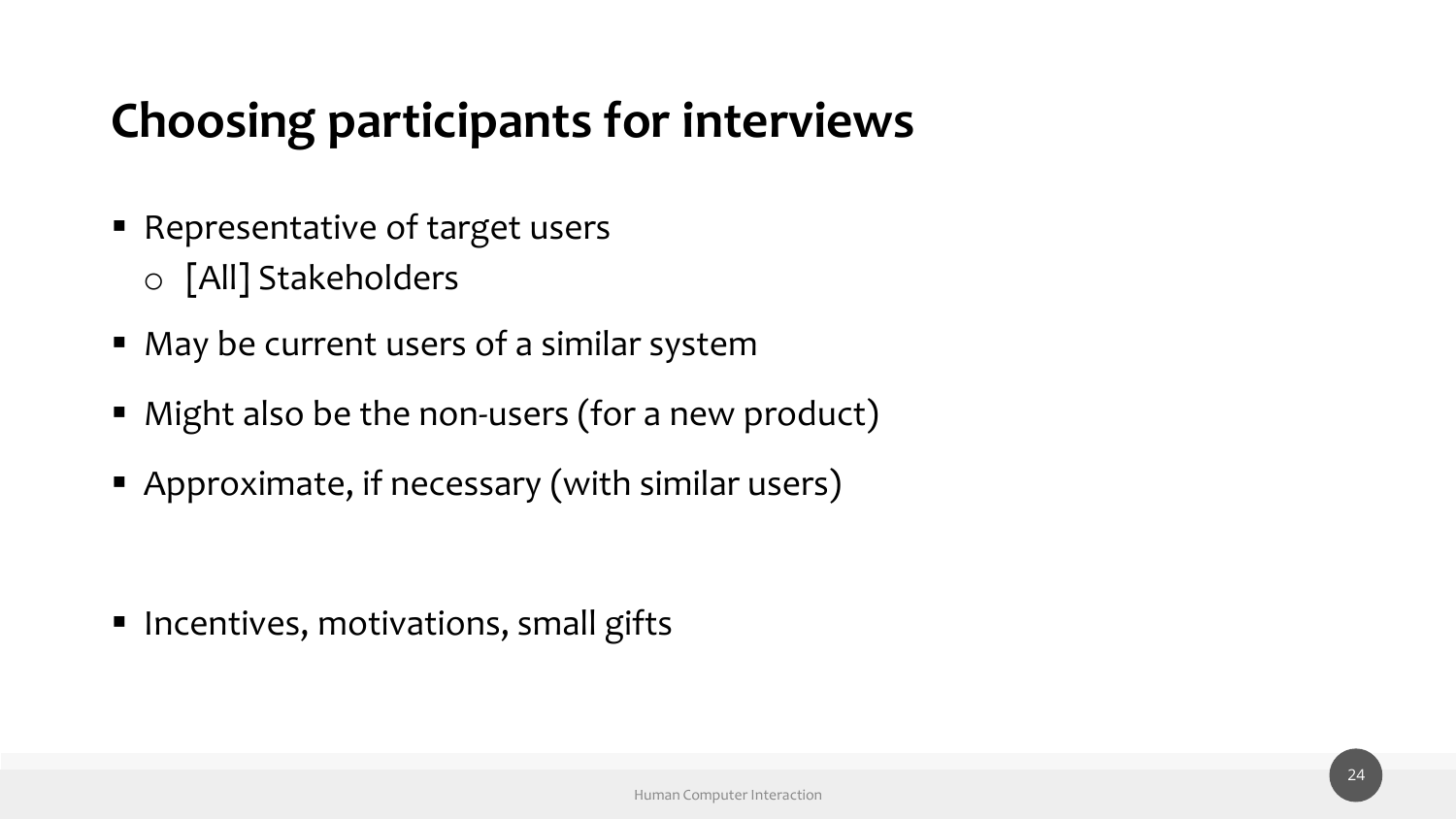#### **Executing interviews**

- Schedule time&place comfortable for users
- **· Introduce yourself, explain your purpose** o You are not testing them; they are helping you
- Begin with open-ended, unbiased, non-leading questions
- Ask the question and let them answer  $\circ$  Give enough time. The 2<sup>nd</sup> reply is often more interesting than the 1<sup>st</sup>.
- Follow-up with related questions. Deep dive into interesting points

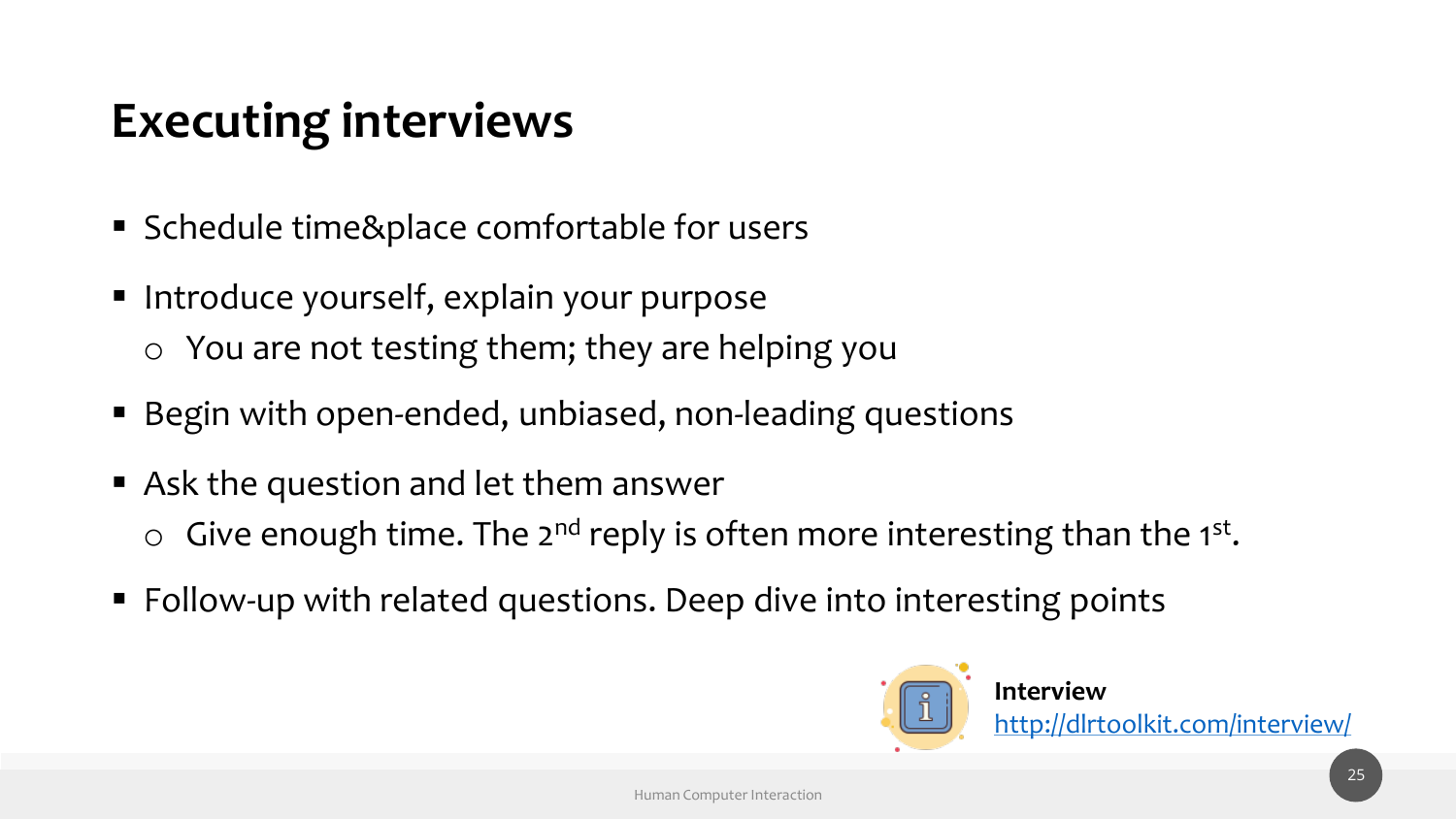#### **Guidelines for questions**

- Structured questions are easier to process, unstructured questions solicit more comments
- Open-ended questions, with follow-up discussion
- For quantitative questions (e.g., rate in a scale 1 to 5, such as Likert), always ask what they mean by "4"
- Aim at direct, concrete, specific questions that ask for detailed answers
- Use the language of the user
- Always try the question with a smaller (trusted) group, for debugging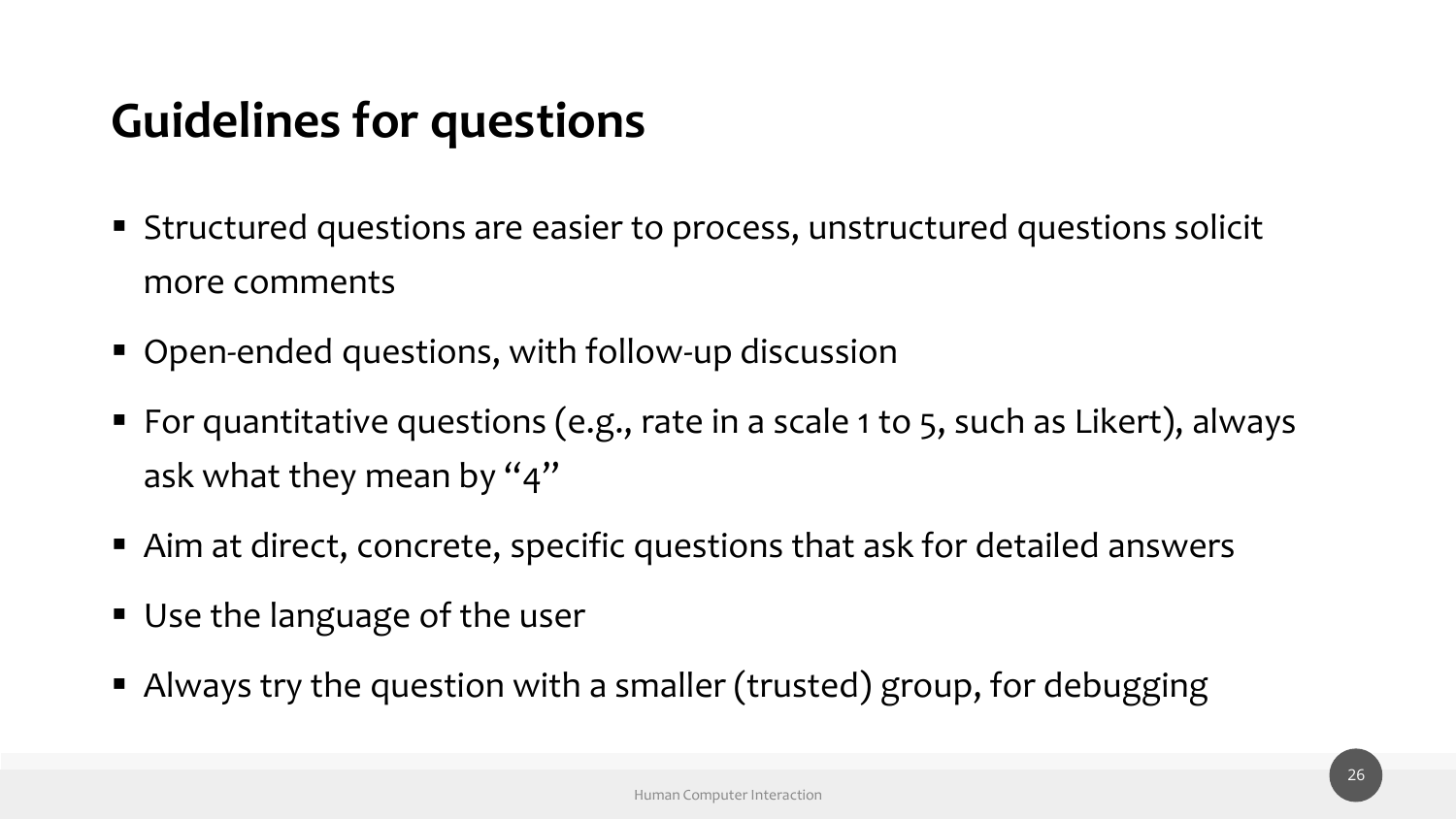#### **Examples of open-ended questions**

- 'Tell me about your typical day.'
- Tell me three good things about. .. '
- 'and three bad things.'
- 'What has gone wrong with the application recently? How did you cope?'
- 'What else should we have asked about?'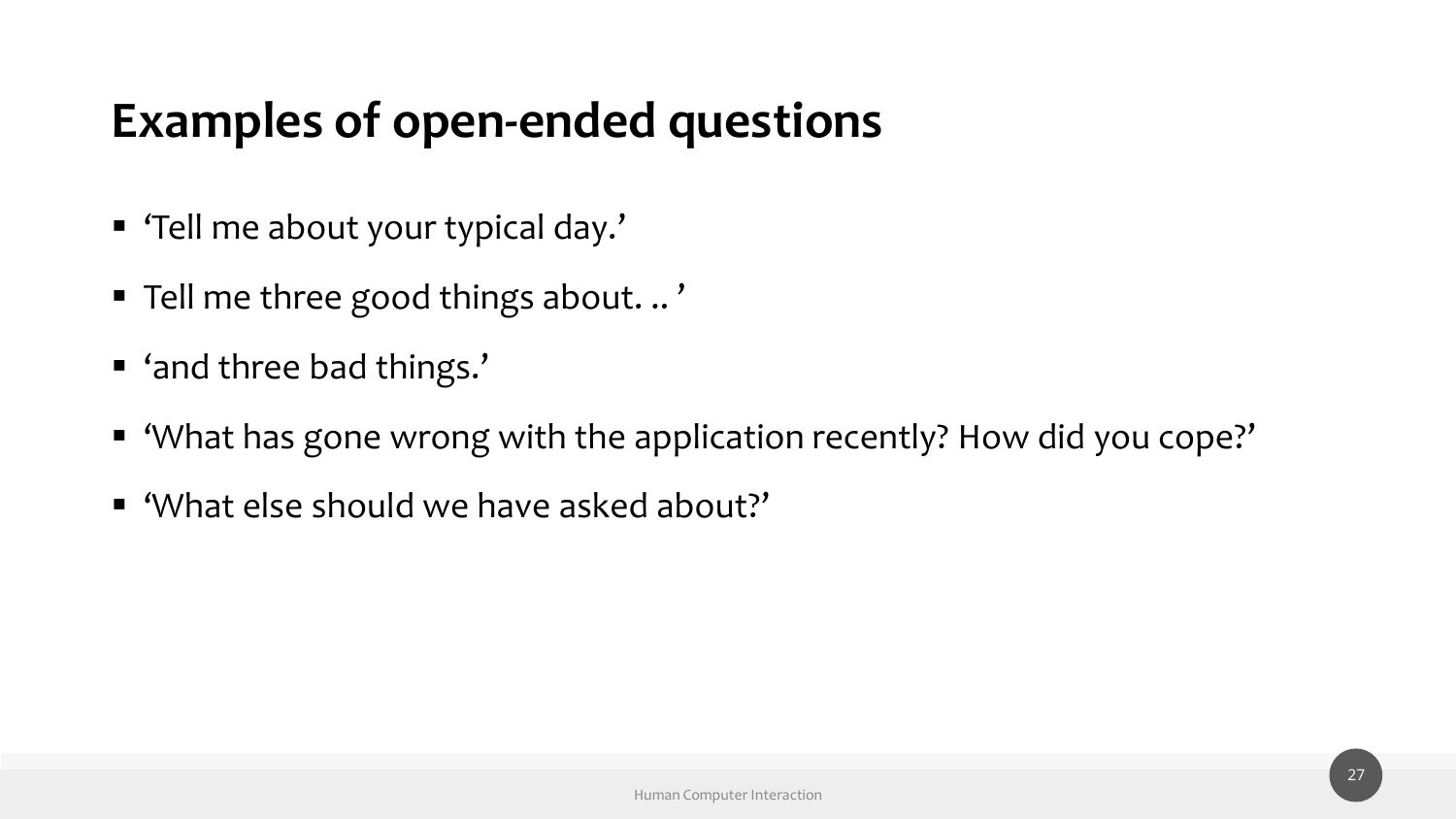#### **Bad questions – to avoid**

- $\blacksquare$  Is feature [x] important to you?
	- o 'Leading' question
- What would you like in a tool?
	- $\circ$  User are experts in their domain, not expert in design
- $\blacksquare$  What do you like in [x]?
	- o Assuming question. Maybe he doesn't like it
- What would you do in a hypothetical situation?
	- o Users cannot imagine the complete environment or an unusual situation
- $\blacksquare$  How often do you do [x]?
	- o Humans are very bad at estimating (and biased in the answers)
	- o May obtain by log analysis (if an application already exists)
- **E** Binary questions (yes/no)
	- o Don't yield motivation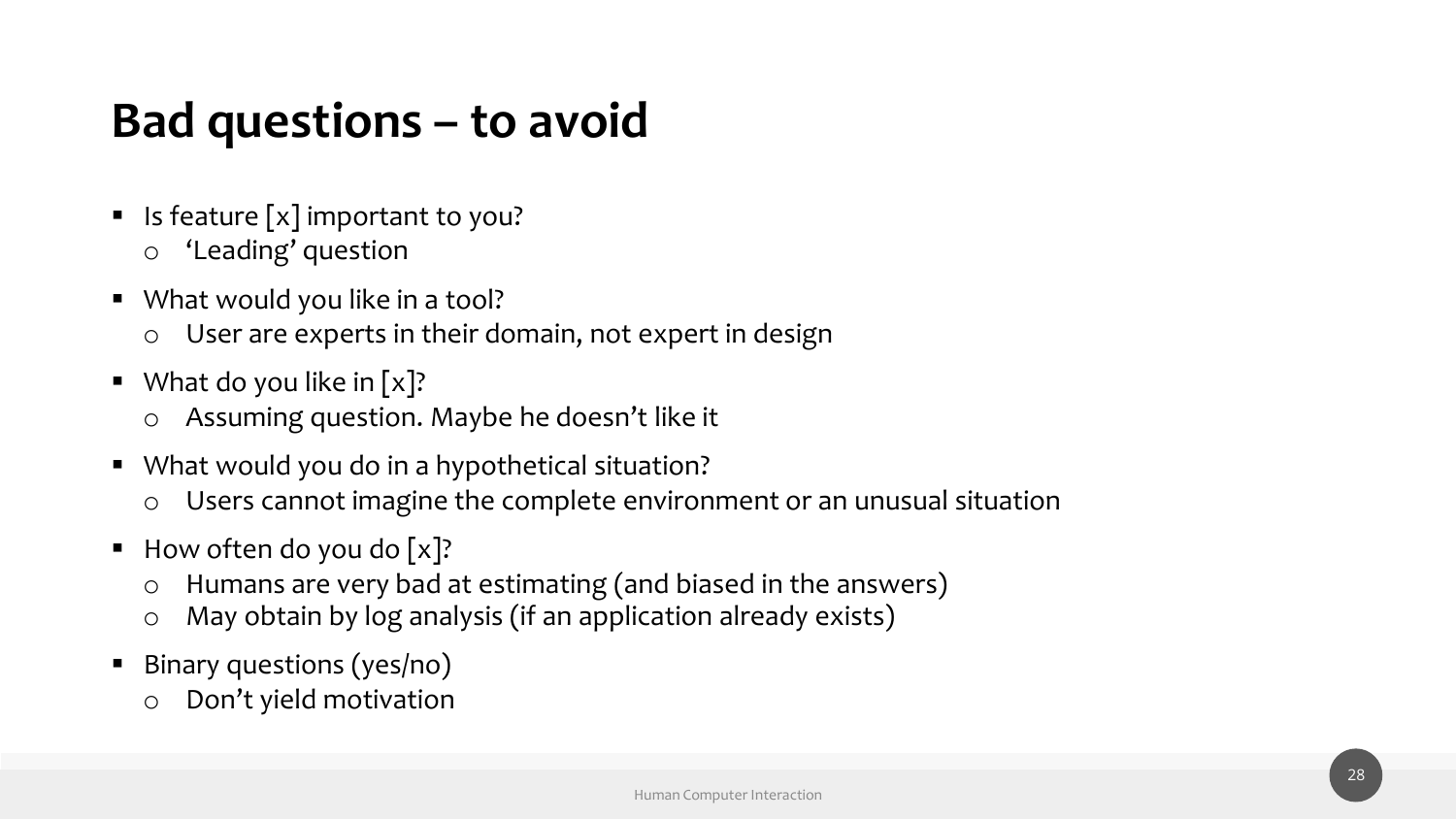

## **Surveys**

Requirements gathering through (on-line) surveys and questionnaires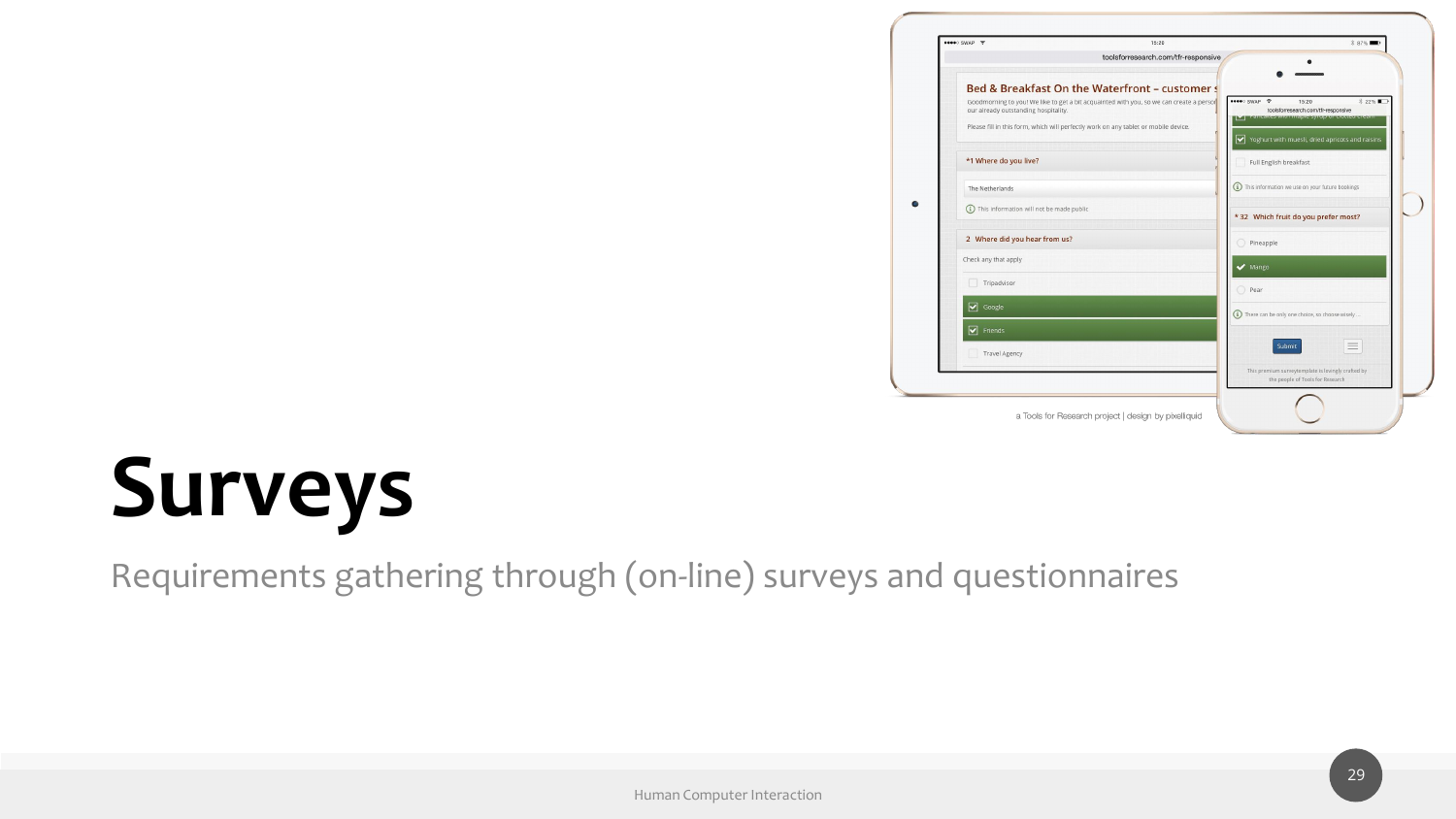#### **On-line surveys**

- Familiar, cost-effective, potentially reaching a very wide audience
- Results can be easily visualized and analyzed with statistical methods

- Should be very careful with setting the goal of the survey
	- o First define what statistics and/or charts you need, then design the survey structure and questions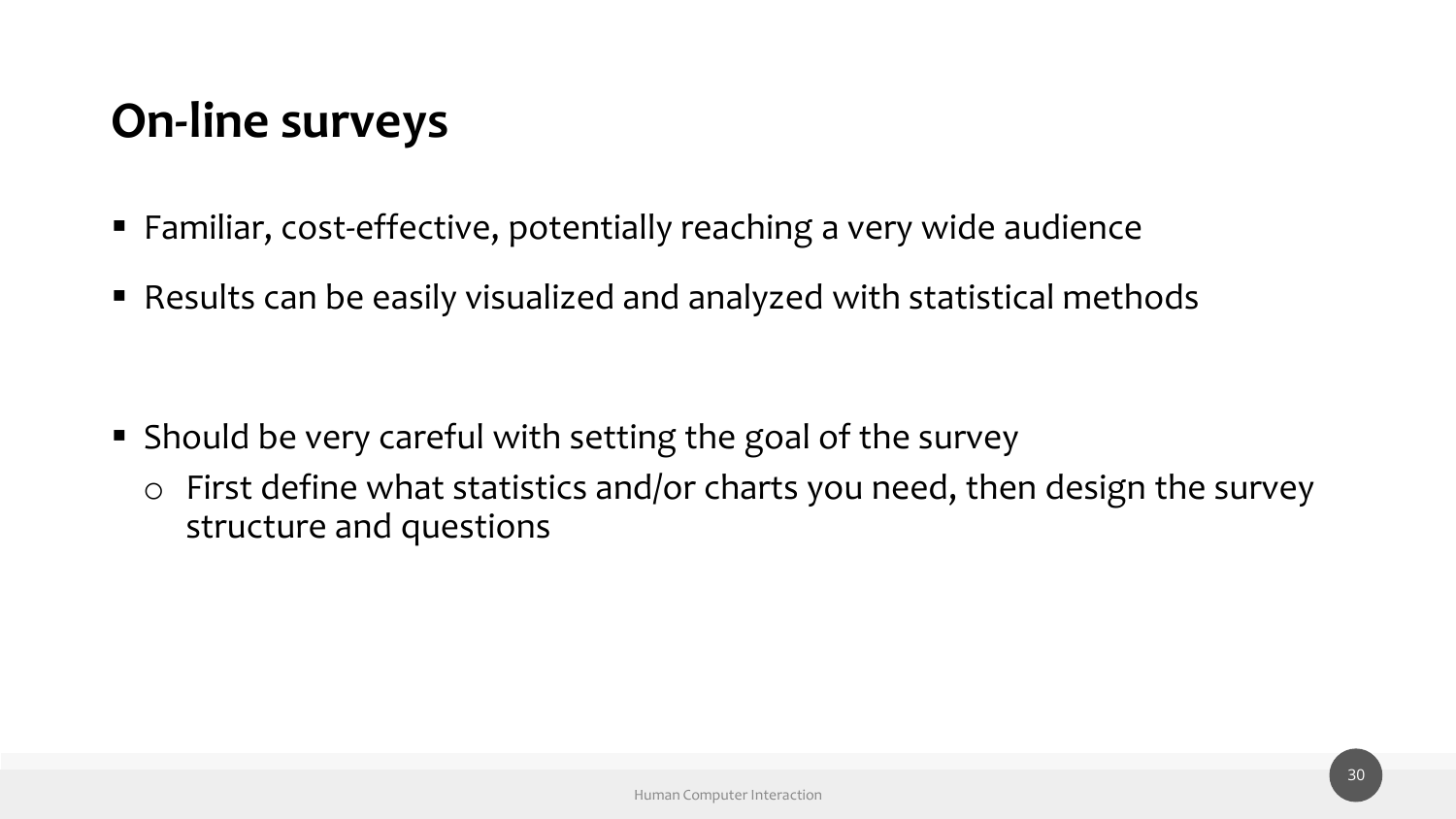### **Risks in surveys**

- Good for a shallow view over a large base of respondent, but not for a "deep" analysis
- Impossible to ask follow-up questions
- Biased data if questions rely on user's memory or on "sensitive" issues (money, emotions, …)
- Finding a representative target population o Stratification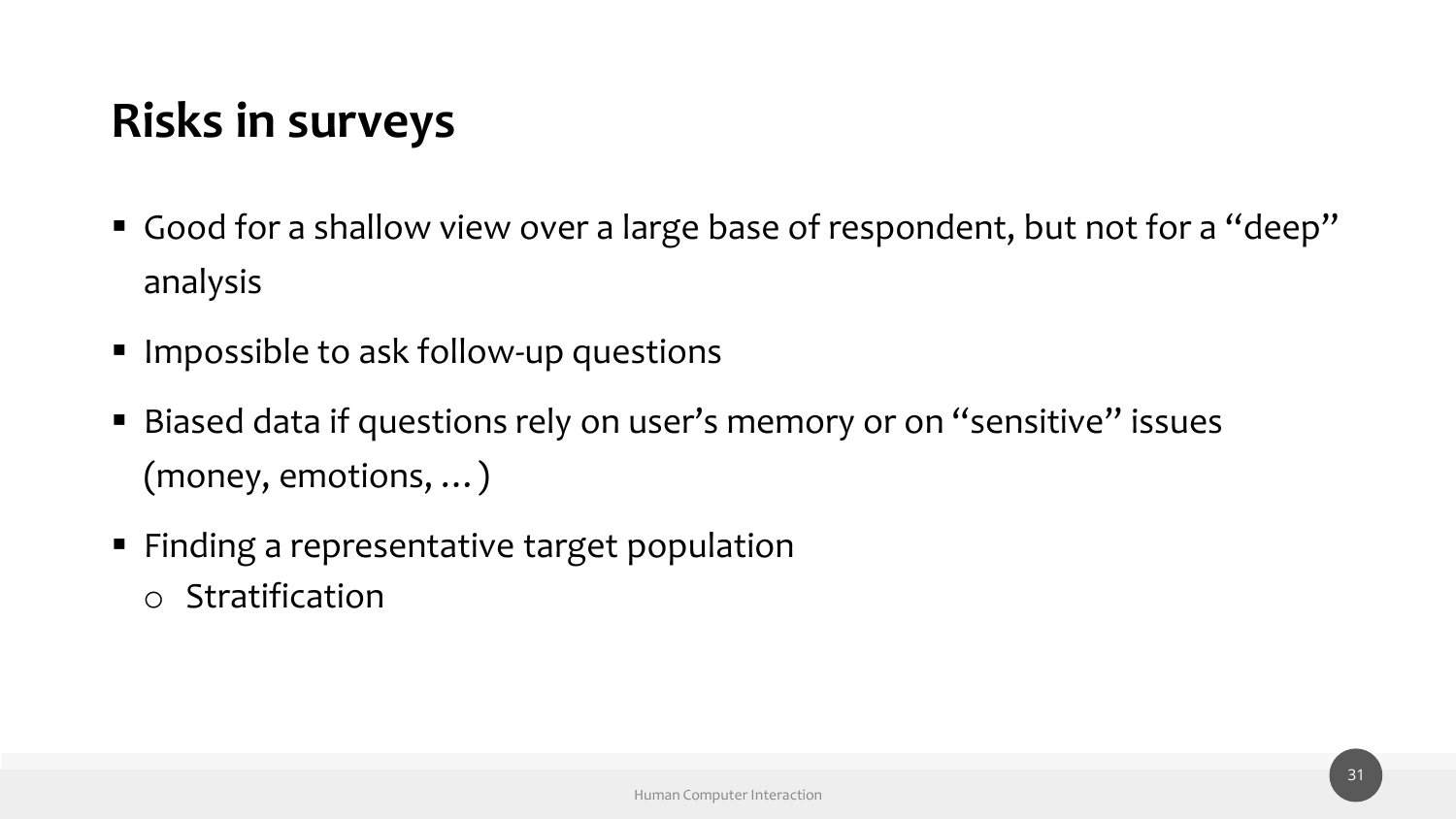#### **Survey structure**

- Declare the purpose of the survey and the expected time
- One or more sections with targeted questions
- Background information about the users o Limit "mandatory" fields to a minimum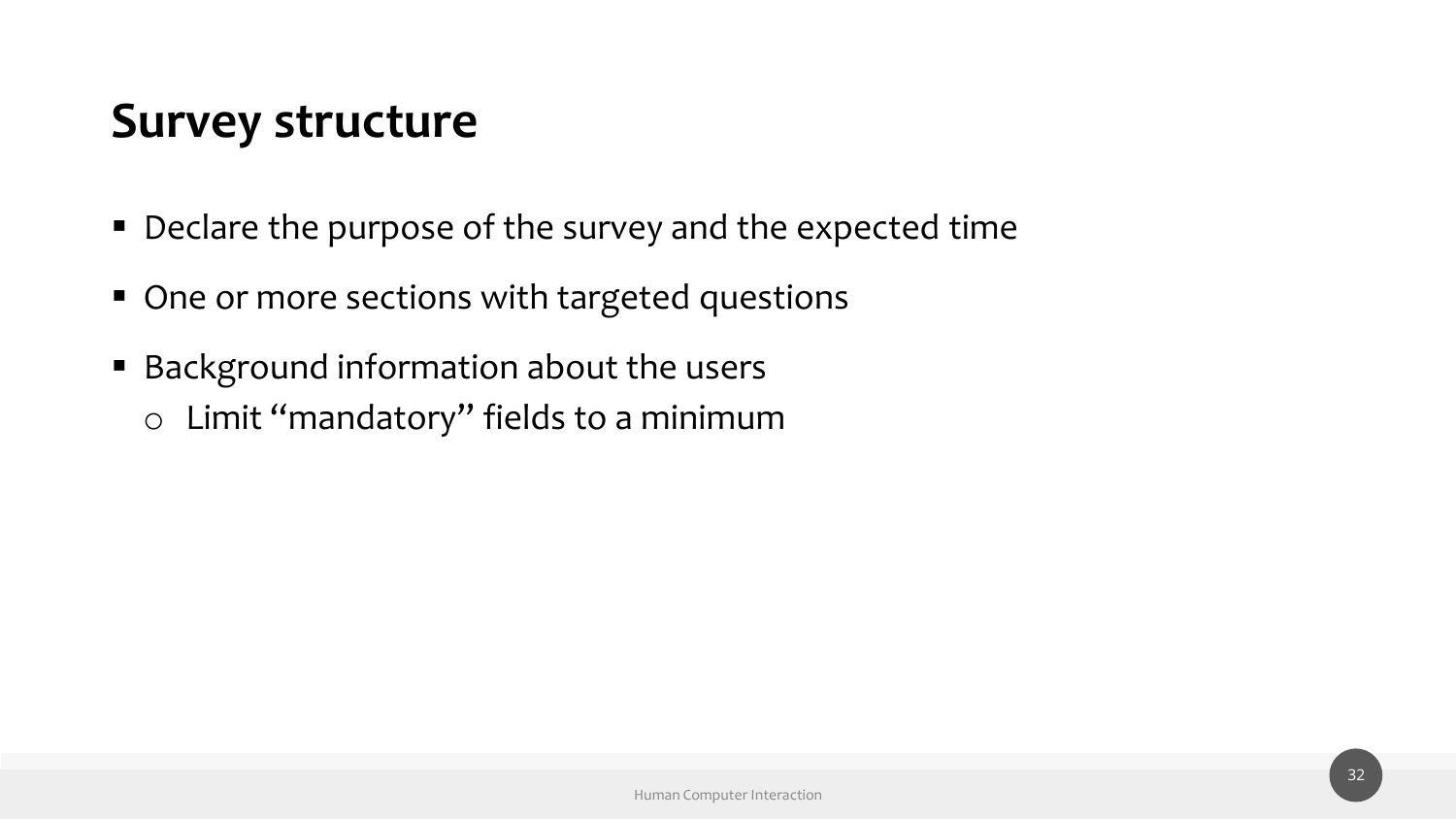#### **Background information (examples)**

- Background demographics (age, gender, origins, native language, education, income)
- Experience with computers (specific applications or software packages, length of time, depth of knowledge, whether knowledge was acquired through formal training or self-teaching)
- Job responsibilities (decision-making influence, managerial roles, motivation)
- Personality style (introvert versus extrovert, risk taking versus risk averse, early versus late adopter, systematic versus opportunistic)
- Reasons for not using an interface (inadequate services, too complex, too slow, afraid)
- Familiarity with features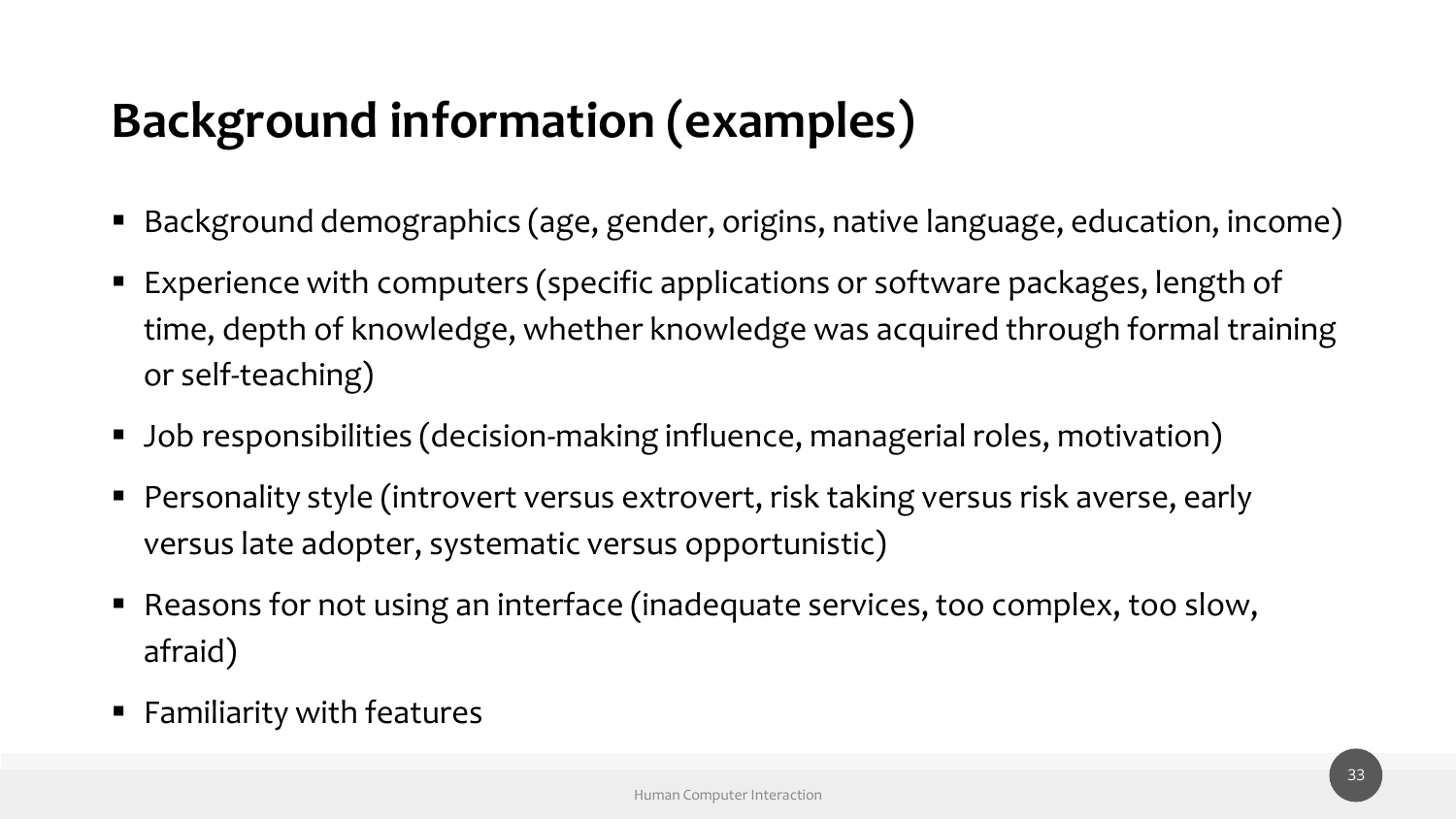#### **Types of Questions**

- Open-ended questions
	- o Solicit specific motivation, to avoid too generic answers
	- o Require methodology for analyzing the responses
- Closed-ended questions
	- o Only one possible choice
	- o **Ordinal** values: a scale of ordered possibilities (e.g., from 1 to 5)
	- o **Nominal** values: alternatives, with no ordering relationships (e.g., city or department)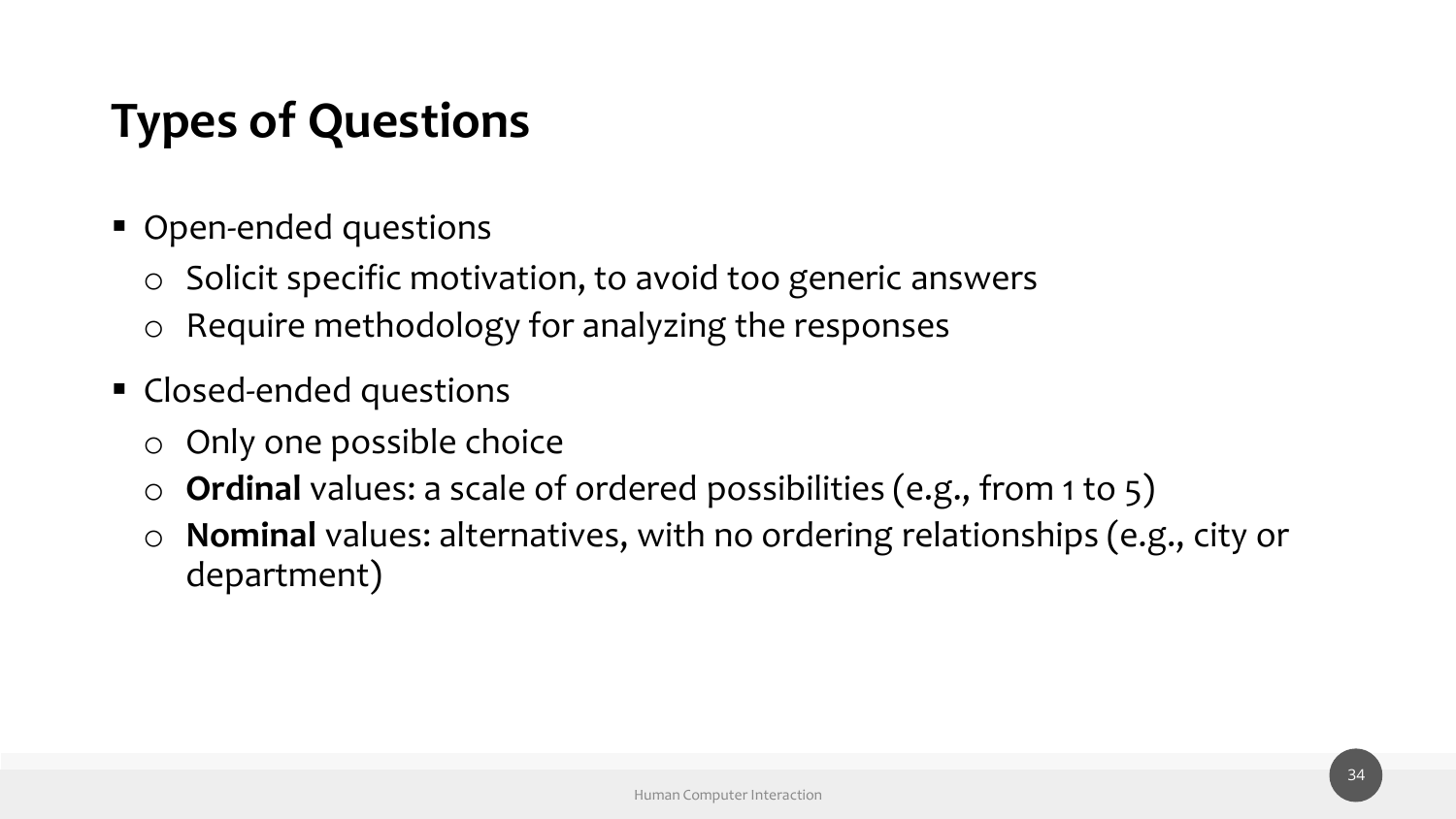#### **Measurement scales (1)**

- Nominal scale
	- o Predefined set of distinct (pairwise disjoint) classes. No ordering.
	- o Example: Gender. City of residence. Course of enrollment. Preferred color. Room of your house.
	- o Meaningful statistics: Counting. Frequency. Mode.
- Ordinal scale
	- o Distinct classes, pre-defined ordering. No defined "distance" across the different values
	- o Example: University scores. Preference (Likert). Stars. Thumbs up/down.
	- o Meaningful statistics: Ordering. Median. Quartiles. Percentiles. Rank.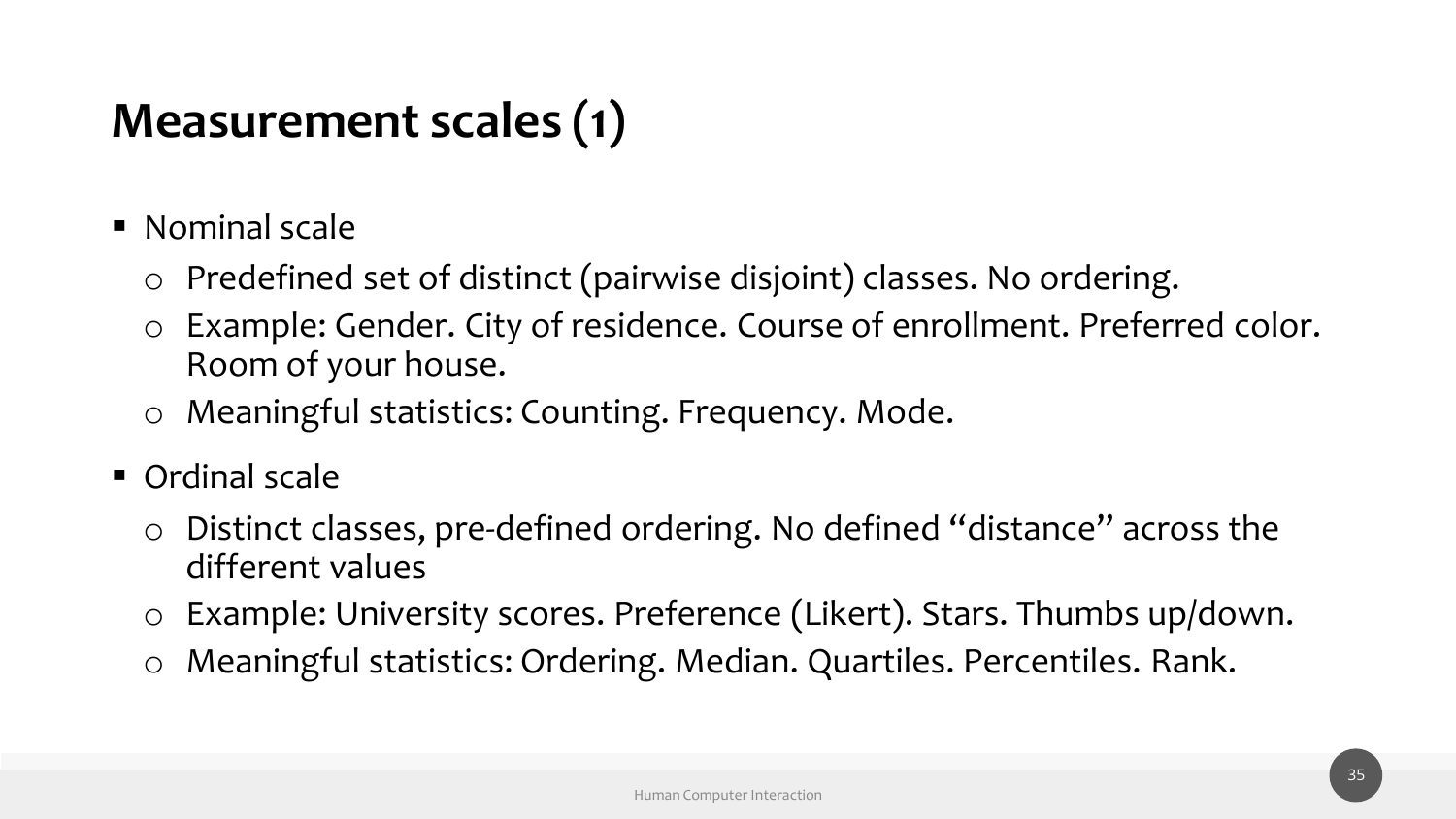#### **Measurement scales (2)**

- Interval scale (rarely used)
	- o Numerical value, arbitrary zero-value, arbitrary unit of measure
	- o Example: Date. Hour. Temperature.
	- o Meaningful statistics: Mean (Average). Variance.
- $\blacksquare$  Ratio scale
	- o Numerical value, fixed zero-value, arbitrary unit of measure
	- o Example: Duration of a task. Length of an object. Age.
	- o Meaningful statistics: All (higher-order, geometric mean, …)
- Absolute scale
	- o Numerical (integer) value, corresponding to the cardinality of a set
	- o Example: Number of employees
	- o Meaningful statistics: All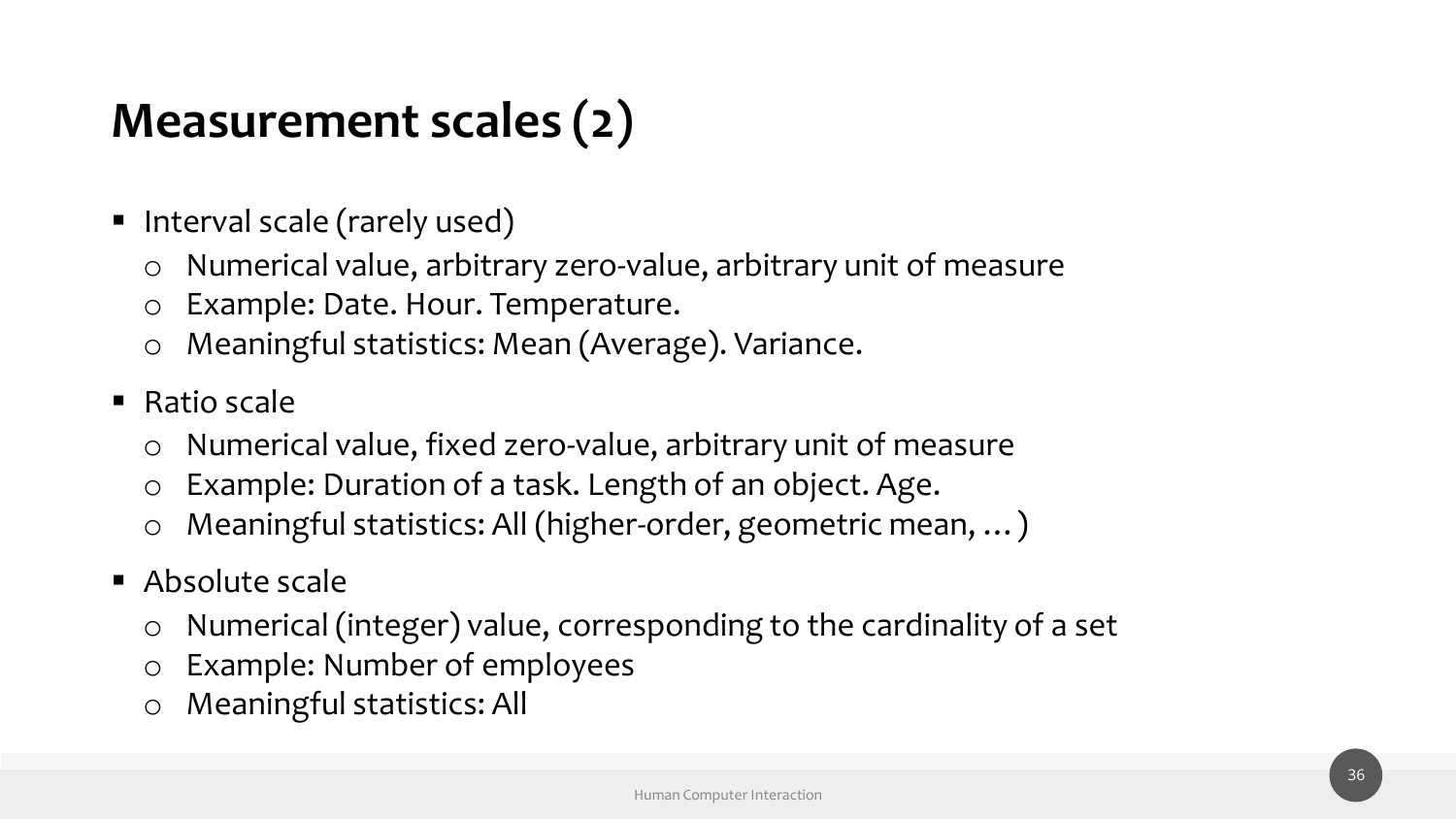#### **Ordinal scales: Likert scales**

- Ask for the level of agreement about a statement
- Extreme values are very rare to be selected
- An even number of levels prevents a "neutral" response
- 4-level: Strongly Disagree / Disagree / Agree / Strongly agree
- 5-level: Strongly Disagree / Disagree / Neither agree nor disagree / Agree / Strongly agree
- Numerical ranges: 1-5, 1-7, 1-9



[https://en.wikipedia.org/wiki/Likert\\_scale](https://en.wikipedia.org/wiki/Likert_scale) <https://www.simplypsychology.org/likert-scale.html>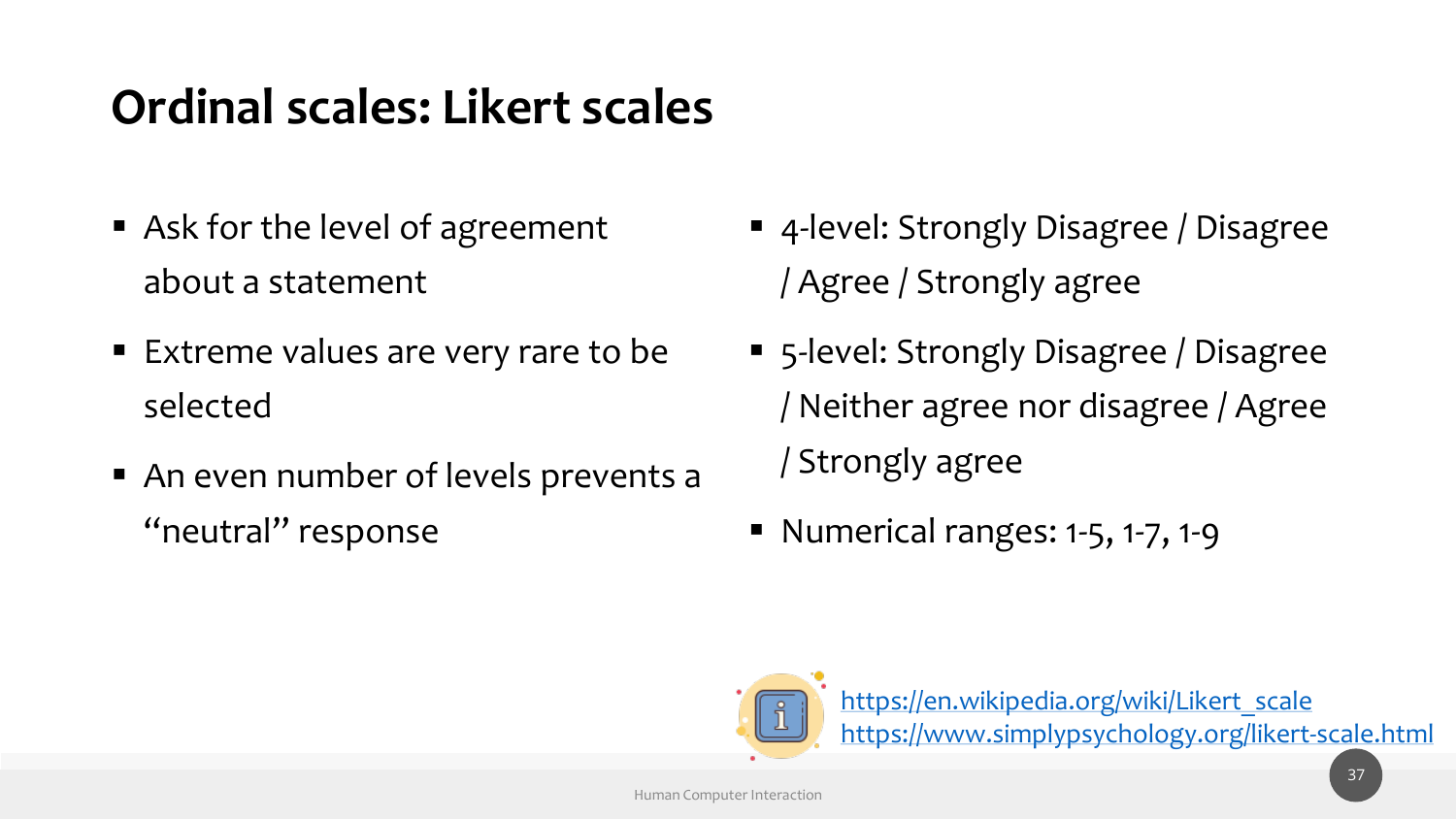#### **Warnings**

- **If possible, use two simpler questions instead of one complex one (separate** the factors of interest)
- Avoid negative words in the question
- Biased questions solicit biased responses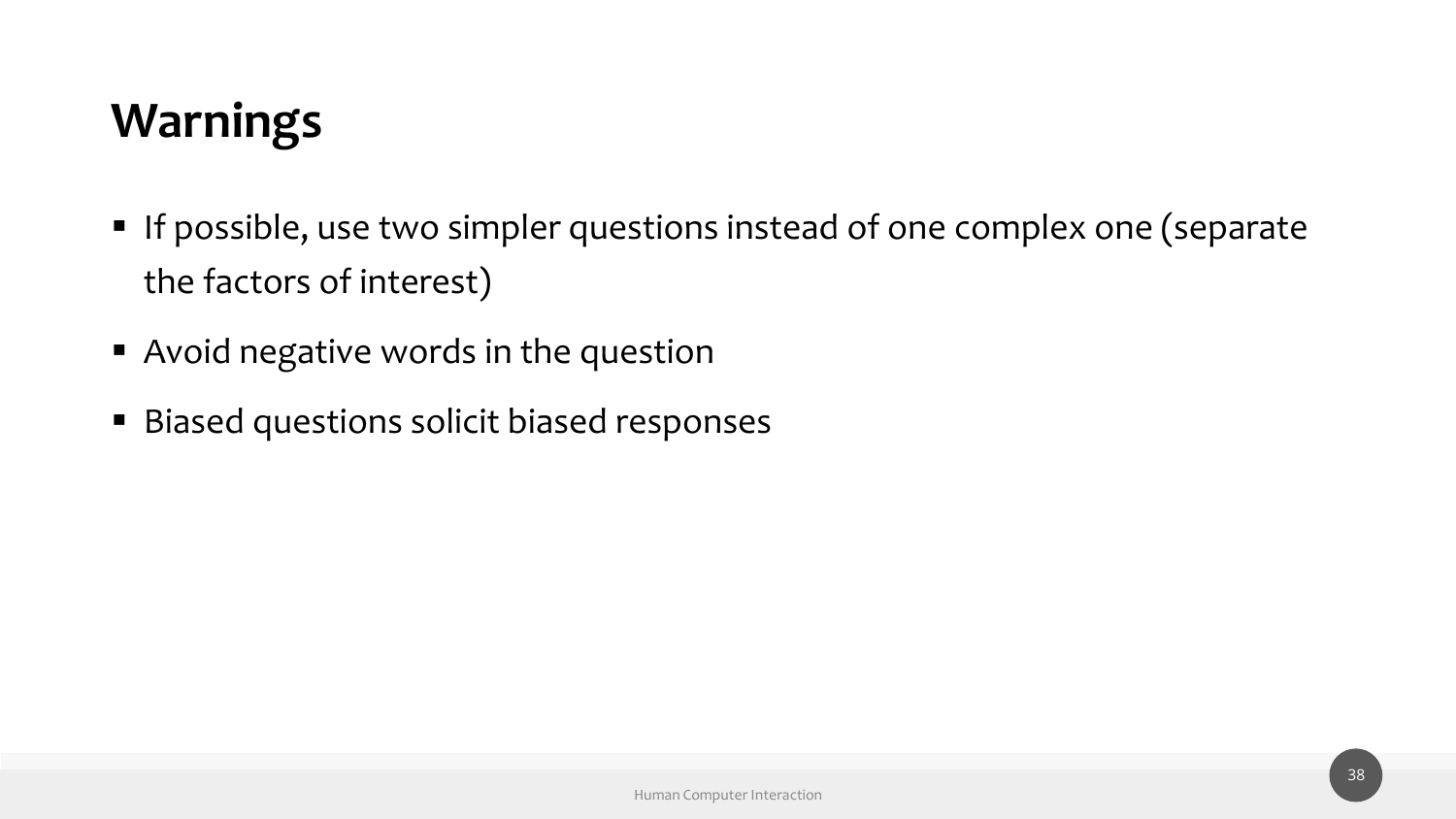#### **References**

- David Benyon: Designing Interactive Systems, Chapter 7
- Alan Dix, Janet Finlay, Gregory Abowd, Russell Beale: Human Computer Interaction, 3 rd Edition, Chapter 5
- Shneiderman, Plaisant, Cohen, Jacobs, Elmqvist & Diakopoulos: Designing the User In terface: Strategies for Effective Human-Computer Interaction, 6th Edition, Chapter 4, 5.4
- COGS120/CSE170: Human-Computer Interaction Design <http://courses.pgbovine.net/cogs120-cse170/schedule.htm> - Week 1
- Lazar, Feng, Hochheiser: Research Methods in HCI, 2010, Chapter 9 (Observation), Chapter 5 (Surveys)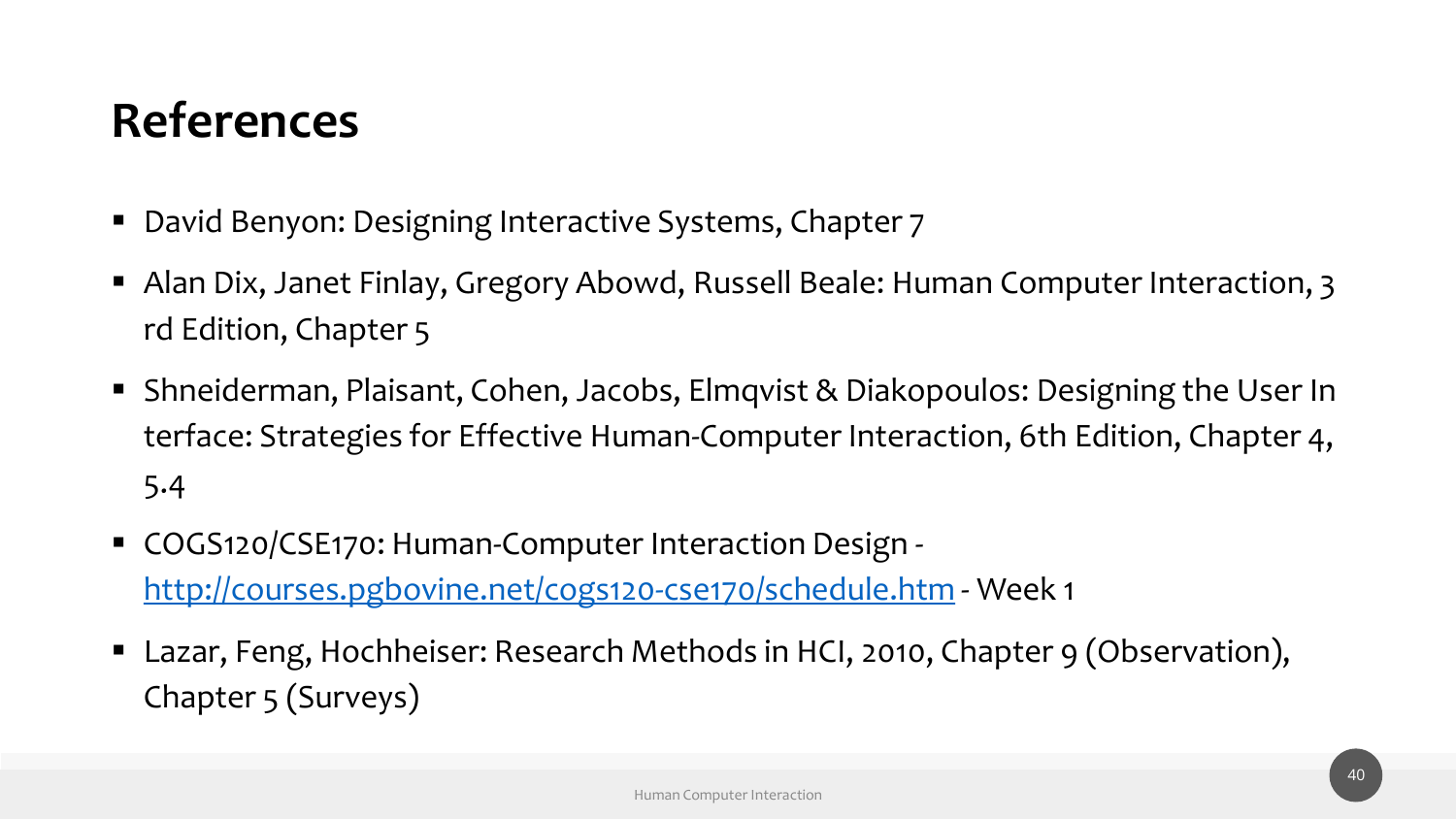#### **License**

- These slides are distributed under a Creative Commons license "**Attribution-NonCommercial-ShareAlike 4.0 International (CC BY-NC-SA 4.0)**"
- **You are free to:**
	- o **Share** copy and redistribute the material in any medium or format
	- o **Adapt** remix, transform, and build upon the material
	- o The licensor cannot revoke these freedoms as long as you follow the license terms.

#### ▪ **Under the following terms:**

- o **Attribution** [You must give appropriate credit, provide a link to the license, and indicate if changes were](https://creativecommons.org/licenses/by-nc-sa/4.0/) <u>made</u>. You may do so in any reasonable manner, but not in any way that suggests the licensor endorses you or your use.
- o **NonCommercial** You may not use the material for [commercial purposes.](https://creativecommons.org/licenses/by-nc-sa/4.0/)
- o **ShareAlike** If you remix, transform, or build upon the material, you must distribute your contributions under the <u>[same license](https://creativecommons.org/licenses/by-nc-sa/4.0/)</u> as the original.
- o **No additional restrictions** You may not apply legal terms or [technological measures](https://creativecommons.org/licenses/by-nc-sa/4.0/) that legally restrict others from doing anything the license permits.
- <https://creativecommons.org/licenses/by-nc-sa/4.0/>